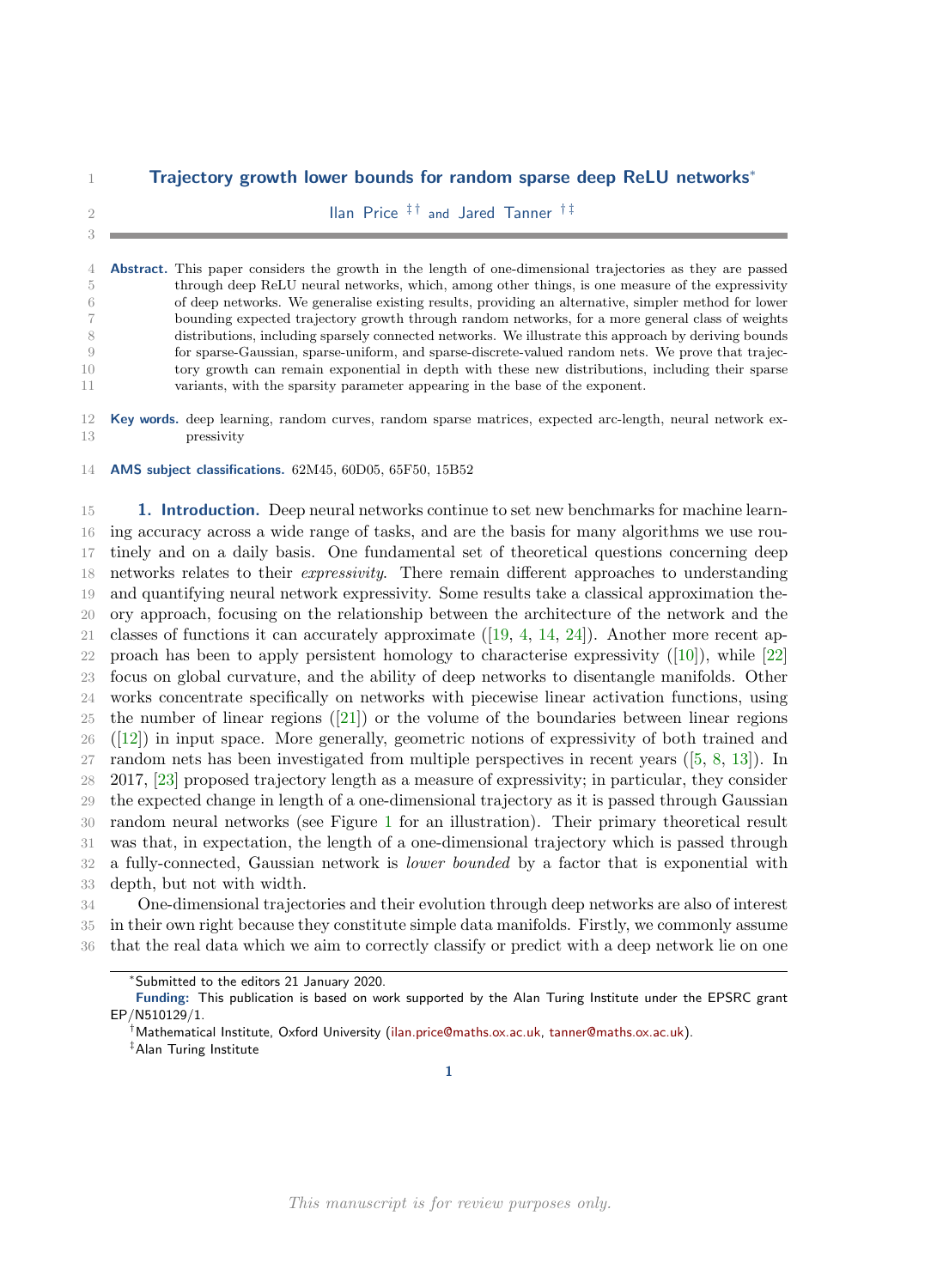<span id="page-1-0"></span>

Figure 1: A circular trajectory, passed through a ReLU network with  $\sigma_w = 2$ . The plots show the pre-activation trajectory at different layers projected down onto 2 dimensions.

 or more manifolds, and thus design a network to perform appropriately on such a manifold. Secondly, researchers are beginning to consider whether the output (manifolds) of generator networks could be a good model for real word data manifolds, for example, as priors for a variety of inverse problems  $([20, 15])$  $([20, 15])$  $([20, 15])$  $([20, 15])$  $([20, 15])$ . Both of these hypotheses motivate an understanding of how manifolds are acted upon by deep networks.

 Our results in this paper pertain specifically to the 'trajectory length' measure of expres- sivity. We produce a simpler proof than in the pioneering work of [\[23\]](#page-19-4), which also generalises their results, deriving similar lower bounds for a broader class of random deep neural networks. Theoretical work of this nature is important because it allows for more straightforward transfer and adaptation of prior theoretical results to new contexts of interest. For example, there is a current surge in research around low-memory networks, training sparse networks, and network pruning. Sparsely connected networks have shown the capacity to retain very high test accuracy  $([7, 11])$  $([7, 11])$  $([7, 11])$  $([7, 11])$  $([7, 11])$ , increased robustness  $([2, 1])$  $([2, 1])$  $([2, 1])$  $([2, 1])$  $([2, 1])$ , with much smaller memory footprints, and less power consumption([\[26\]](#page-19-6)). The approach we take in this work enables us to extend results from dense random networks to sparse ones. It also allows us to consider the other weight distributions of sparse-Gaussian, sparse-uniform and sparse-discrete networks (see Definitions

 $53 \quad 1.2 - 1.4$  $53 \quad 1.2 - 1.4$  $53 \quad 1.2 - 1.4$ ).

54 More specifically we make the following contributions:

- 55 1. We provide an alternative, simpler method for lower bounding expected trajectory 56 growth through random networks, for a more general class of weights distributions 57 (Theorem [2.5\)](#page-4-0).
- 58 2. We illustrate this approach by deriving bounds for sparse-Gaussian, sparse-uniform, 59 and sparse-discrete random nets. We prove that trajectory growth can be exponen-60 tial in depth with these distributions, with the sparsity appearing in the base of the 61 exponential (Corollaries [2.2](#page-3-0) - [2.4\)](#page-4-1).
- 62 3. We observe that the expected length growth factor is strikingly similar across the 63 aforementioned three distributions. This suggests a universality of the expected growth 64 in length for iid centered distributions determined only by the variance and sparsity 65 (Figure [3\)](#page-16-0).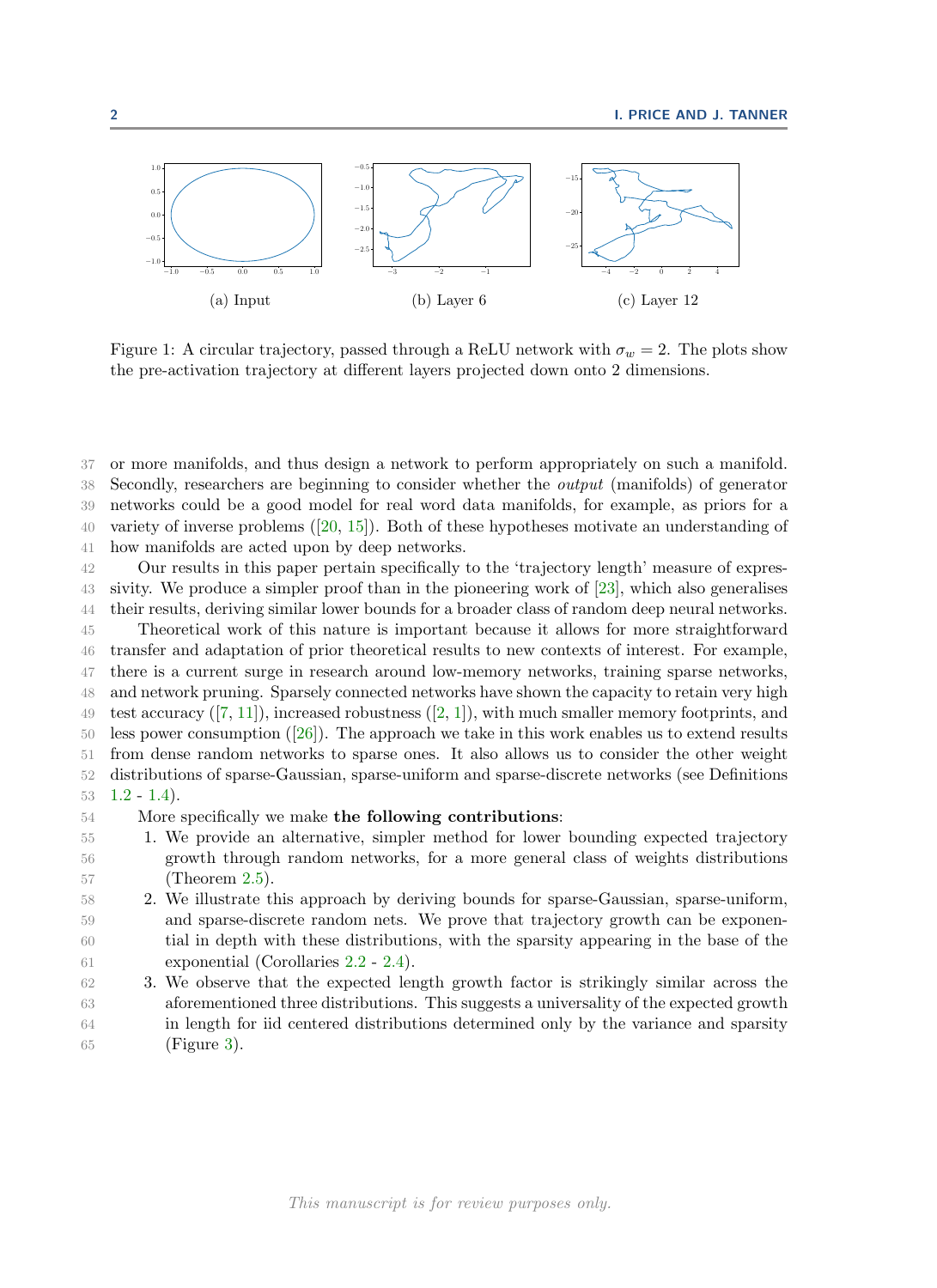<span id="page-2-2"></span>66 **1.1. Notation.** We consider feedforward ReLU deep neural networks. We denote a the 67 d-th post-activation layer as  $z^{(d)}$ , and the subsequent pre-activation layer as  $h^{(d)}$ , such that

$$
h^{(d)} = W^{(d)} z^{(d)} + b^{(d)}, \qquad z^{(d+1)} = \phi(h^{(d)}),
$$

70 where  $\phi(x) := \max(x, 0)$  is applied elementwise. We denote  $x = z^{(0)}$ .

71 We use  $f_{NN}(x; \mathcal{P}, \mathcal{Q})$  to denote a random feedforward deep neural network which takes as 72 input the vector x, and is parameterised by random weight matrices  $W^{(d)}$  with entries sampled 72 input the vector x, and is parameterised by random weight matrices  $W^{(d)}$  with entries sampled 73 iid from the distribution  $P$ , and bias vectors  $b^{(d)}$  with entries drawn iid from distribution  $Q$ .

74 Definition 1.1. A random sparse network with sparsity parameter  $\alpha$ , denoted 75  $f_{NN}(x; \alpha, \mathcal{P}, \mathcal{Q})$ , is a random feedforward network in which all weights are sampled from a 76 mixture distribution of the form

$$
w_{ij} \sim \alpha \mathcal{P} + (1-\alpha)\delta,
$$

79 where  $\delta$  is the delta distribution at 0, and  $\mathcal P$  is some other distribution. In other words, weights 80 are 0 with probability  $1-\alpha$ , and sampled from P with probability  $\alpha$ . Biases are drawn iid from <sup>81</sup> Q.

<span id="page-2-0"></span>82 Definition 1.2. A sparse-Gaussian network is a random sparse network 83  $f_{NN}(x; \alpha, \mathcal{P}, \mathcal{Q})$ , where  $\mathcal{P} = \mathcal{N}(0, \sigma_w^2)$  and  $\mathcal{Q} = \mathcal{N}(0, \sigma_b^2)$ .

84 Definition 1.3. A **sparse-uniform network** is a random sparse network  $f_{NN}(x; \alpha, \mathcal{P}, \mathcal{Q})$ ,<br>85 where  $\mathcal{P} = \mathcal{U}(-C_w, C_w)$  and  $\mathcal{Q} = \mathcal{U}(-C_b, C_b)$ . where  $\mathcal{P} = \mathcal{U}(-C_w, C_w)$  and  $\mathcal{Q} = \mathcal{U}(-C_b, C_b)$ .

<span id="page-2-1"></span>86 Definition 1.4. A **sparse-discrete network** is a random sparse network  $f_{NN}(x; \alpha, \mathcal{P}, \mathcal{Q})$ ,<br>87 where  $\mathcal{P}$  is a uniform distribution over a finite discrete symmetric set W with cardinality 87 where  $P$  is a uniform distribution over a finite, discrete, symmetric set  $W$ , with cardinality<br>88  $|W| = N_w$ , and  $Q$  is a uniform distribution over a finite, discrete, symmetric set  $B$ , with 88  $|W| = N_w$ , and Q is a uniform distribution over a finite, discrete, symmetric set B, with cardinality  $|B| = N_k$ . cardinality  $|\mathcal{B}| = N_b$ .

90 For a weight matrix W in a random sparse network, with  $w_i$  denoting the i<sup>th</sup> row, we 91 define  $wp_i$  as the vector containing only the P-distributed entries of  $w_i$ .

92 We define a trajectory  $x(t)$  in input space as a curve between two points, say  $x_0$  and 93  $x_1$ , parameterized by a scalar  $t \in [0, 1]$ , with  $x(0) = x_0$  and  $x(1) = x_1$ , and we define  $x^{(d)}(x(t)) = z^{(d)}(t)$  to be the image of the trajectory in layer d of the network. The trajectory  $z^{(d)}(x(t)) = z^{(d)}(t)$  to be the image of the trajectory in layer d of the network. The trajectory 95 length  $l(x(t))$  is given by the standard arc length,

$$
l(x(t)) = \int_{t} \left| \left| \frac{dx(t)}{dt} \right| \right| dt.
$$

98 As in the work by [\[23\]](#page-19-4), this paper considers trajectories with  $x(t + dt)$  having a non-trivial 99 component perpendicular to  $x(t)$  for all  $t, dt$ .

100 Finally, we say a probability density or mass function  $f_X(x)$  is even if  $f_X(-x) = f_X(x)$ 101 for all random vectors  $x$  in the sample space.

<span id="page-2-3"></span>102 **2. Expected Trajectory Growth Through Random Networks.** [\[23\]](#page-19-4) considered ReLU and hard-tanh Gaussian networks with the standard deviation scaled by  $1/\sqrt{k}$ . Their result with 104 respect to ReLU networks is captured in the following theorem.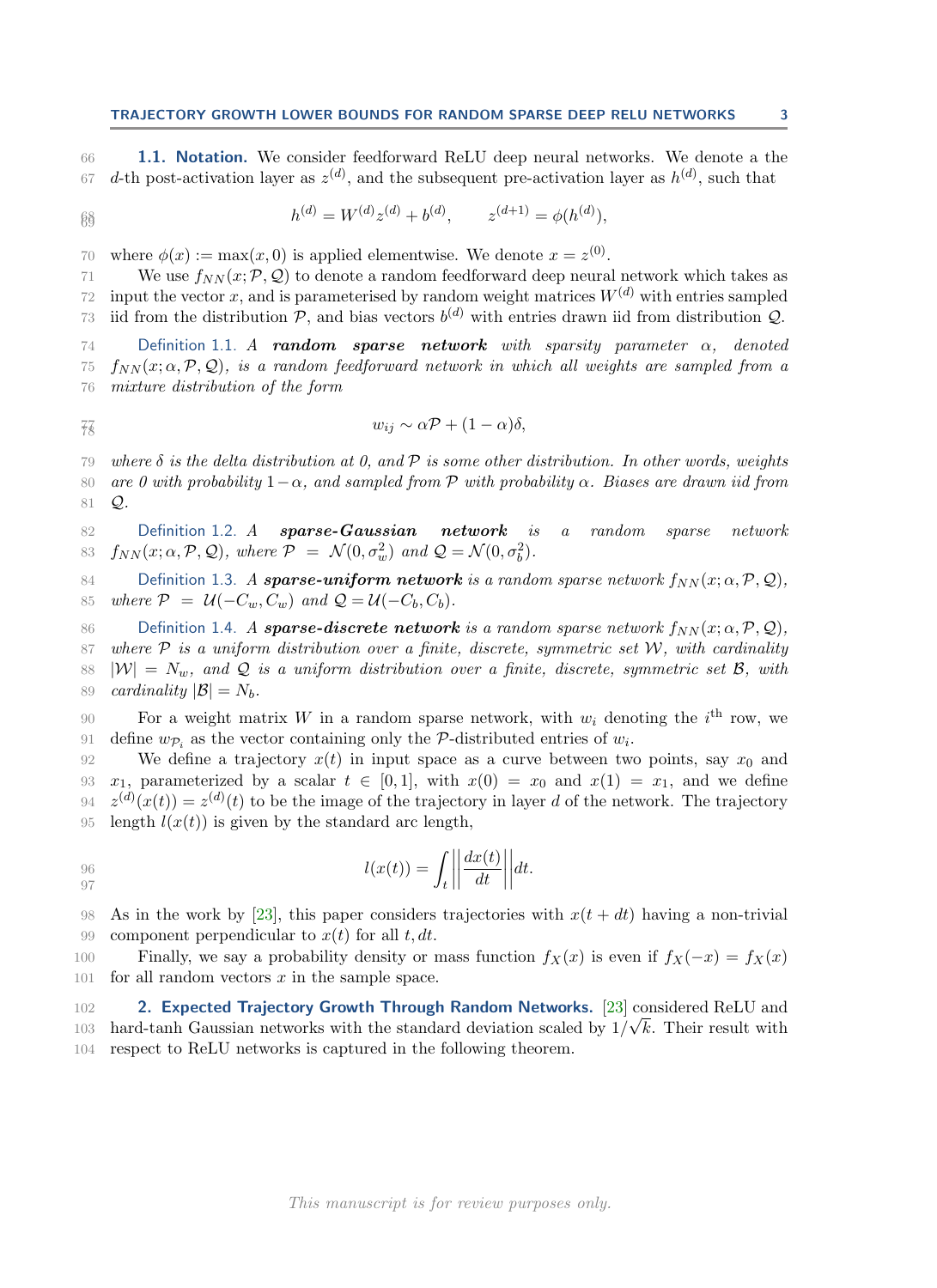105 Theorem 2.1 ([\[23\]](#page-19-4)). Let  $f_{NN}(x; \mathcal{N}(0, \sigma_w^2/k), \mathcal{N}(0, \sigma_b^2))$  be a random Gaussian deep ReLU 106 neural network with layers of width  $k$ , then

$$
\mathbb{E}[l(z^{(d)}(t))] \geq \mathcal{O}\left(\frac{\sigma_w \sqrt{k}}{\sqrt{k+1}}\right)^d \cdot l(x(t)),
$$

# 109 for  $x(t)$  a 1-dimensional trajectory in input space.

 There are, however, other network weight distributions which may be of interest. For example, the expressivity and generative power of sparse networks are of particular interest in the current moment([\[3\]](#page-18-12)), given the current interest in low-memory and low-energy networks, training sparse networks, and network pruning([\[7,](#page-18-8) [11,](#page-18-9) [26\]](#page-19-6)). We prove that even for sparse random networks, trajectory growth can remain exponential in depth given sufficiently large initialisation scale  $\sigma_w$ . Scaling  $\sigma_w$  by  $1/\sqrt{k}$  can yield a width-independent lower bound on 116 this growth. Moreover, a sufficiently high sparsity fraction  $(1 - \alpha)$  results in a lower bound which, instead of growing exponentially, shrinks exponentially to zero. This is captured by the following result.

<span id="page-3-0"></span>119 Corollary 2.2 (Trajectory growth in deep sparse-Gaussian random networks). Let 120  $f_{NN}(x; \alpha, \mathcal{N}(0, \sigma_w^2), \mathcal{N}(0, \sigma_b^2))$  be a sparse-Gaussian, feedforward ReLU network as defined in 121 Section [1.1,](#page-2-2) with layers of width k. Then

122 (2.1) 
$$
\mathbb{E}[l(z^{(d)}(t))] \geq \left(\frac{\alpha \sigma_w \sqrt{k}}{\sqrt{2\pi}}\right)^d \cdot l(x(t)),
$$

123 for  $x(t)$  a 1-dimensional trajectory in input space.

124 Corollary [2.2](#page-3-0) with  $\alpha = 1$  and  $\sigma_w$  replaced by  $\sigma_w/\sqrt{k}$  recovers a bound which is very similar 125 to the prior bound by [\[23\]](#page-19-4) in Theorem [2.1.](#page-2-3)

 Beyond Gaussian weights, we consider other distributions commonly used for initial- ising and analysing deep networks. Uniform distributions, for example, still constitute the default initialisations of linear network layers in both Pytorch and Tensorflow (uniform according to  $\mathcal{U}\left(\frac{-1}{\sqrt{k},1/\sqrt{k}}\right)$  in the case of Pytorch, and uniform according to  $\mathcal{U}(-6/\sqrt{k_{in}+k_{out}}, 6/\sqrt{k_{in}+k_{out}})$  – a.k.a the Glorot/Xavier uniform initialization ([\[9\]](#page-18-13)) – in the case of Tensorflow). We prove an analogous lower bound for uniformly distributed weights.

<span id="page-3-1"></span>132 Corollary 2.3 (Trajectory growth in deep sparse-uniform random networks). Let 133  $f_{NN}(x; \alpha, \mathcal{U}(-C_w, C_w), \mathcal{U}(-C_b, C_b))$  be a sparse-Uniform, feedforward ReLU network as de-134 fined in Section [1.1,](#page-2-2) with layers of width k. Then

$$
\mathbb{E}[l(z^{(d)}(t))] \geq \left(\frac{\alpha C_w \sqrt{k}}{4\sqrt{2}}\right)^d \cdot l(x(t)),
$$

137 for  $x(t)$  a 1-dimensional trajectory in input space.

138 Another research direction which has gathered some momentum in recent years are quan-139 tized or discrete-valued deep neural networks([\[18,](#page-18-14) [16,](#page-18-15) [17\]](#page-18-16)), including recent work using integer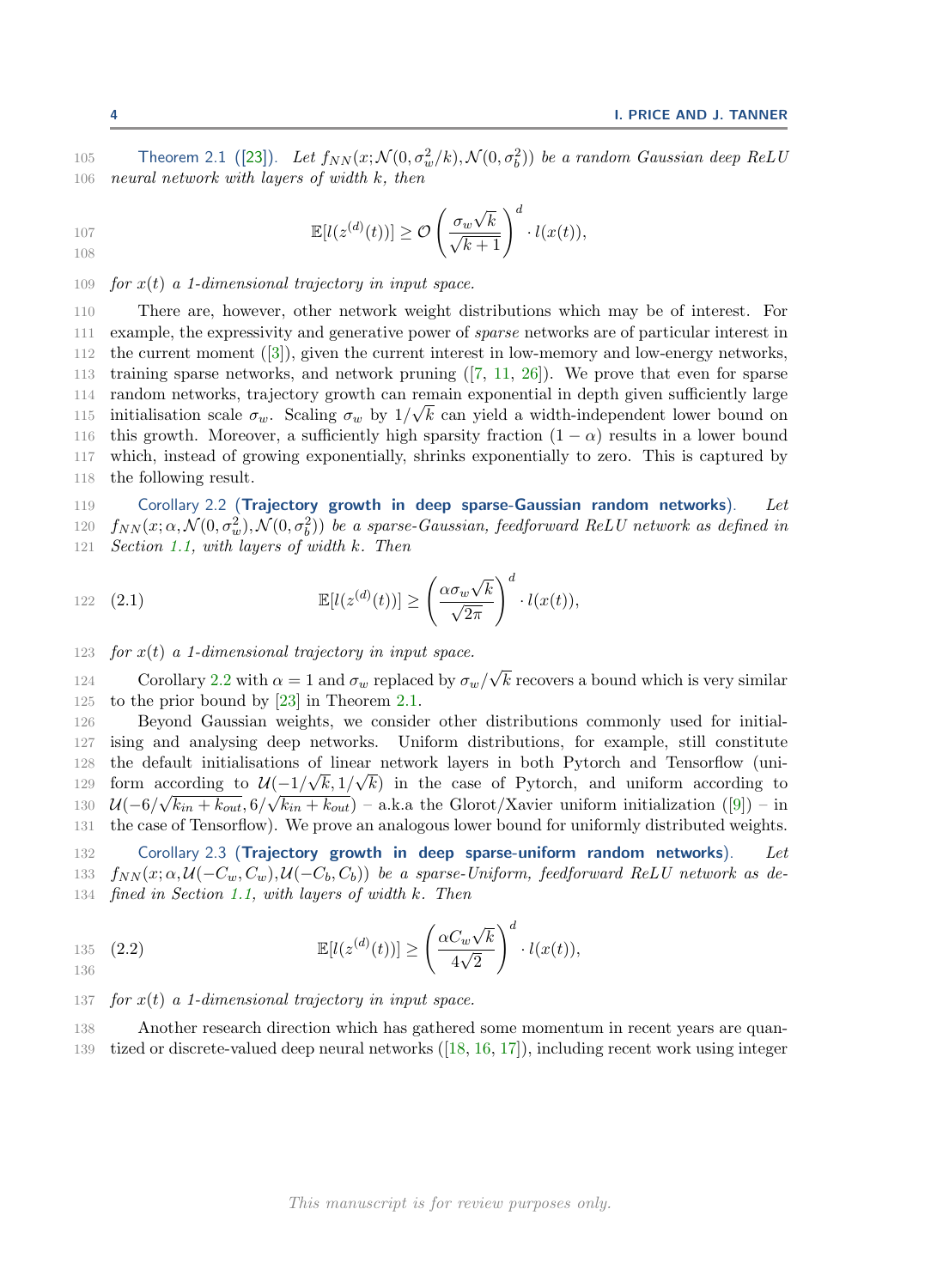140 valued weights([\[25\]](#page-19-7)). This motivates consideration of discrete weight distributions, in addi-141 tion to continuous ones. As an example of such, we prove a similar lower bound for networks 142 with weights and biases uniformly sampled from finite, symmetric, discrete sets.

<span id="page-4-1"></span>143 Corollary 2.4 (Trajectory growth in deep sparse-discrete random networks). Let 144  $f_{NN}(x; \alpha, \mathcal{P}, \mathcal{Q})$  be a sparse-discrete random feedforward ReLU network as defined in Sec-145 tion [1.1,](#page-2-2) and layers of width  $k$ . Then

146 (2.3) 
$$
\mathbb{E}[l(z^{(d)}(t))] \geq \left(\frac{\alpha\sqrt{k}}{2\sqrt{2}} \cdot \frac{\sum_{w \in \mathcal{W}} |w|}{N_w}\right)^d \cdot l(x(t)),
$$

148 for  $x(t)$  a 1-dimensional trajectory in input space.

149 In all cases these lower bounds show how to choose the combination of  $\sigma_w$  and  $\alpha$  to 150 guarantee (or not) exponential growth in trajectory length in expectation at initialisation.

 The main idea behind the derivation of these results is to consider how the length of a small piece of a trajectory (some  $||dz^{(d)}||$ ) grows from one layer to the next  $(||dz^{(d+1)}|| = ||\phi(h^d(t+dt)) - \phi(h^{(d)}(t) ||)$ . In the context of random feedforward networks, we can consider  $\|\phi(h^d(t+dt)) - \phi(h^{(d)}(t)\|)$ . In the context of random feedforward networks, we can consider 154 piecewise linear activation functions as restrictions of  $dh^{(d)}$  to a particular support set which is 155 statistically dependent on  $h^{(d)}$ . This approach was developed by [\[23\]](#page-19-4). The key to our proof is providing a more direct and more generally applicable way of accounting for this dependence than originally provided by [\[23\]](#page-19-4). Specifically, our approach lets us derive the following, more general result, from which Corollaries [2.2,](#page-3-0) [2.3,](#page-3-1) and [2.4](#page-4-1) follow easily.

<span id="page-4-0"></span>159 Theorem 2.5 (**Trajectory growth in deep random sparse networks**). Let  $f_{NN}(x; \alpha, \mathcal{P}, \mathcal{Q})$ <br>160 be a random sparse network as defined in Section 1.1, with layers of width k. Let  $\mathcal{P}$  and  $\mathcal{Q}$  be 160 be a random sparse network as defined in Section [1.1,](#page-2-2) with layers of width k. Let  $P$  and  $Q$  be<br>161 such that the joint distribution over a vector of independent elements from both distributions such that the joint distribution over a vector of independent elements from both distributions 162 is even. If  $\mathbb{E}[\vert \bm{u}^{\top} w_{\mathcal{P}_i} \vert] \geq M \|\bm{u}\|$  for any constant vector **u**, for all i, then

<span id="page-4-2"></span>163 (2.4) 
$$
\mathbb{E}[l(z^{(d)}(t))] \geq \left(\frac{\alpha M\sqrt{k}}{2}\right)^d \cdot l(x(t)),
$$

165 for  $x(t)$  a 1-dimensional trajectory in input space.

166 Remark 2.6. It is trivial to amend this result for networks where the width, distribution, 167 and sparsity varies layer by layer, in which case the lower bound [\(2.4\)](#page-4-2) is replaced by

168  
169  

$$
\prod_{j=i}^d \left( \frac{\alpha_j M_j \sqrt{k_j}}{2} \right) \cdot l(x(t)).
$$

170 Moreover, the bounds from Theorem [2.5](#page-4-0) and Corollaries [2.2](#page-3-0) - [2.4](#page-4-1) hold true in the 0 bias case 171 as well.

172 3. Proof of Theorem [2.5.](#page-4-0) We prove Theorem [2.5](#page-4-0) in three stages: i) We turn the problem into one of bounding from below the change in the length of an infinitesimal line segment; ii) we account simply and explicitly for the dependence generated by the ReLU activation; and iii) we break this dependence by taking advantage of the symmetry characterising this class of distributions. Supporting lemmas can be found in Section [4.](#page-8-0)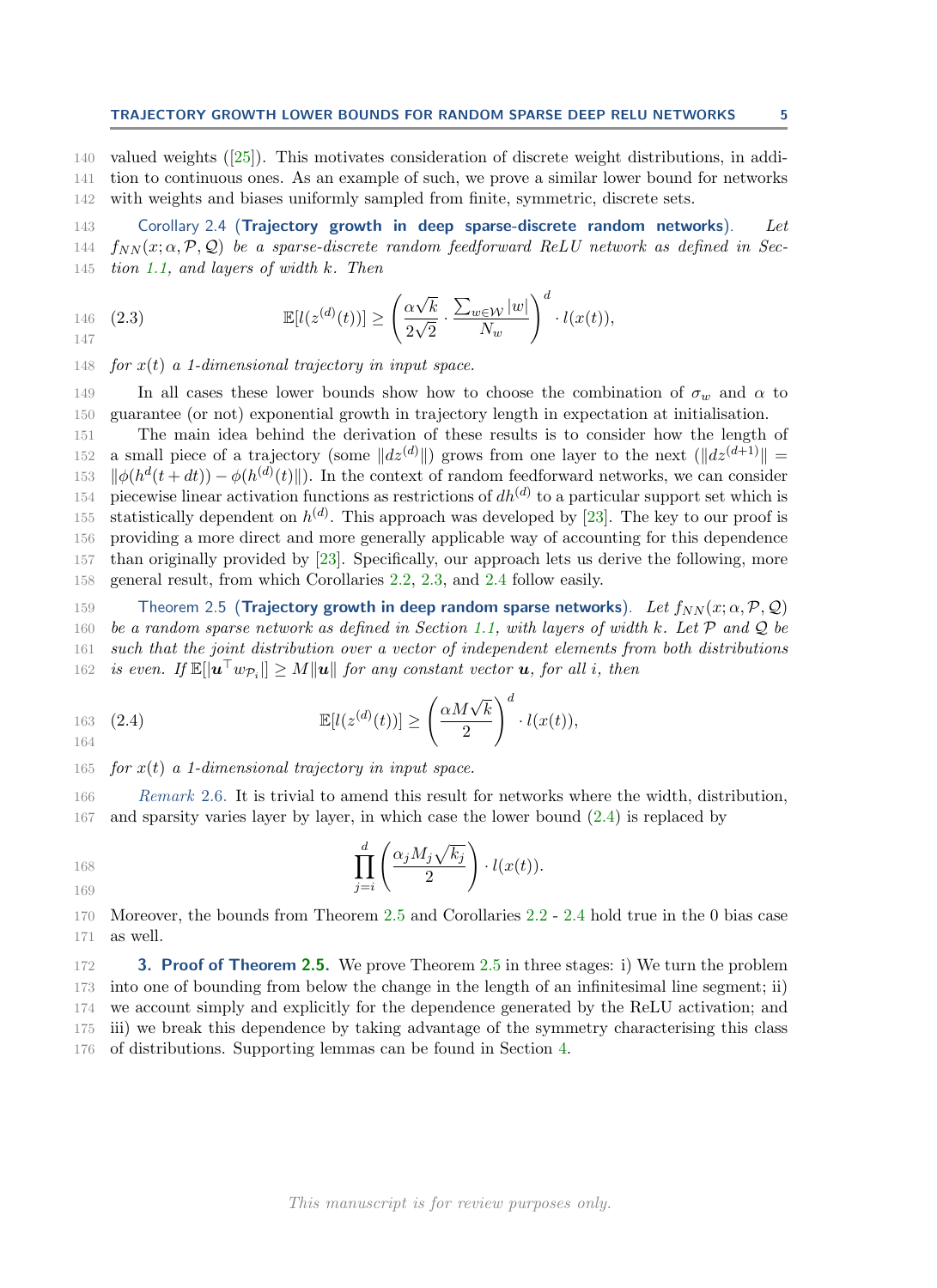177 *Proof.* 

178 Stage 1: For the first stage of proof, we will closely follow [\[23\]](#page-19-4). We are interested in 179 deriving a lower bound of the form,

$$
\mathbb{E}\left[\int_t \left|\left|\frac{dz^{(d)}(t)}{dt}\right|\right| dt\right] \ge C \cdot \int_t \left|\left|\frac{dx(t)}{dt}\right|\right| dt,
$$

182 for some constant C. As noted by [\[23\]](#page-19-4), it suffices to instead derive a bound of the form

$$
\mathbb{E}\left[\|dz^{(d)}(t)\|\right] \ge C\|dx(t)\|,
$$
  

$$
\mathbb{E}\left[\|dz^{(d)}(t)\|\right] \ge C\|dx(t)\|,
$$

185 since integrating over  $t$  yields the desired form. Our approach will be to derive a recur-186 rence relation between  $||dz^{(d+1)}||$  and  $||dz^{(d)}||$ , where we refrain from explicitly including the 187 dependence of  $dz$  on  $t$ , for notational clarity.

188 Next, like [\[23\]](#page-19-4), our proof relies on the observation that

189 
$$
dz^{(d+1)} = \phi(W^{(d)}z^{(d)}(t+\delta t) + b^{(d)}) - \phi(W^{(d)}z^{(d)}(t) + b^{(d)})
$$

190 = 
$$
\phi^{(d)}(t + \delta t) - \phi^{(d)}(t)
$$

$$
\ddagger \mathcal{G}_2^1 \qquad \qquad = d\phi^{(d)},
$$

193 and that since  $\phi$  is the ReLU operator,  $\frac{d\phi}{dh_j^{(d)}}$  is either 0 or 1. When  $z^{(d)}$  is fixed independently 194 of  $W^{(d)}$  and  $b^{(d)}$ , then  $P(h_j^{(d)} = 0) = 0$  (see the preamble to Lemma [4.6](#page-11-0) for more detail on 195 this), and thus we need only note that  $d\phi_j^{(d)} = dh_j^{(d)}$  when  $h_j^{(d)} > 0$ , and  $d\phi_j^{(d)} = 0$  when 196  $h_j^{(d)} < 0$ . We define  $\mathcal{A}^{(d)}$  to be the set of 'active nodes' in layer d; specifically,

$$
\mathcal{A}^{(d)} := \{j : h_j^{(d)} > 0\},\
$$

199 and  $I_{\mathcal{A}^{(d)}} \in \mathbb{R}^{k \times k}$  is defined as the matrix with ones on the diagonal entries indexed by set 200  $\mathcal{A}^{(d)}$ , and 0 everywhere else. We can then write

201 
$$
||dz^{(d+1)}|| = ||I_{\mathcal{A}^{(d)}}(h^{(d)}(t+dt) - h^{(d)}(t))||
$$

$$
\hat{z}^{\beta 3} = ||I_{\mathcal{A}^{(d)}} W^{(d)} dz^{(d)}||.
$$

 $204$  From here we will drop the weight index (d) to minimise clutter in the exposition.

 It is at this point where we depart from the proof strategy used by [\[23\]](#page-19-4). The next steps in their proof depend heavily on the weight matrices in the network being Gaussian. For example, they require that a weight matrix after rotation has the same, i.i.d. distribution as the matrix before rotation. Instead, our proof can tackle a number of other, non-rotationally-invariant distributions, as well as sparse networks.

210 Stage 2: The next stage of the proof begins by noting that after conditioning on size of 211 the set  $\mathcal{A}$ ,

<span id="page-5-0"></span>
$$
\mathbb{E}[\|I_{\mathcal{A}}Wdz^{(d)}\| \mid |\mathcal{A}|\] = \mathbb{E}[\|\hat{W}dz^{(d)}\| \mid \hat{w}_i^{\top}z^{(d)} + \hat{b}_i > 0 \,\forall i, |\mathcal{A}|\],
$$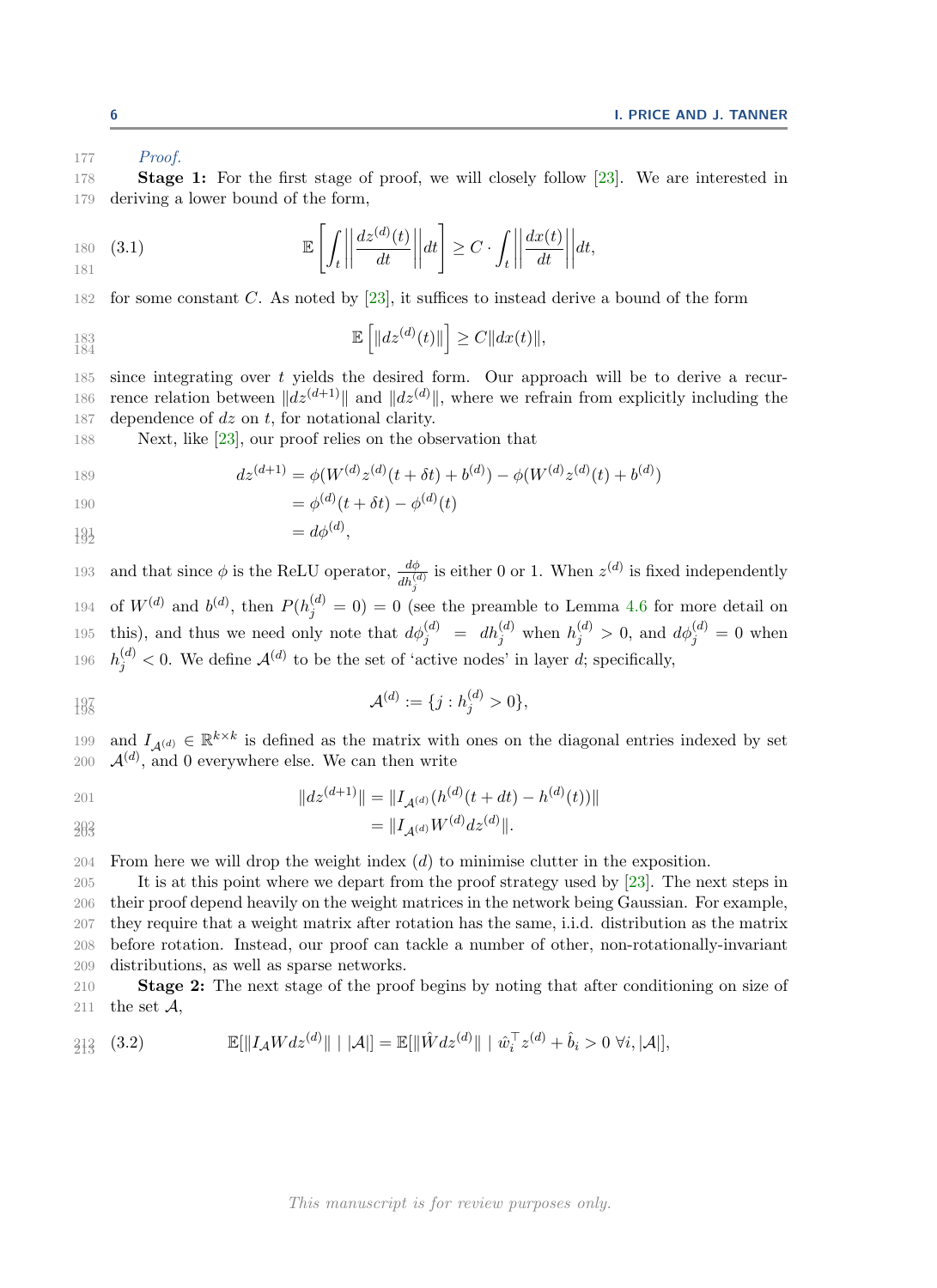214 where  $\hat{W} \in \mathbb{R}^{|\mathcal{A}| \times k}$  is the matrix comprised of the rows of W indexed by A, and we denote the 215 *i*-th row of  $\hat{W}$  as  $\hat{w}_i$ , and the *i*-th entry of  $\hat{b}$  as  $\hat{b}_i$ . Equation [3.2](#page-5-0) follows since the elements of 216  $Wdz^{(d)}$  are i.i.d., and  $\mathcal{A}^{(d)}$  selects all entries whose corresponding entries in  $h^{(d)}$  have positive 217 values. Thus, in expectation, pre-multiplying by the matrix  $I_{A(d)}$  is equivalent to considering 218  $\hat{W}$ dz<sup>(d)</sup> instead of  $I_A W$ dz<sup>(d)</sup> together with conditioning on the fact that every element in the 219 vector  $\hat{W} z^{(d)} + \hat{b}$  is positive.

220 This gives us

<span id="page-6-0"></span>221 (3.3) 
$$
\mathbb{E}[\|I_{\mathcal{A}}Wdz^{(d)}\|] = \mathbb{E}\left[\mathbb{E}\mathbb{E}\cdots\mathbb{E}\left[\sqrt{\sum_{i=1}^{|\mathcal{A}|}(\hat{w}_i^{\top}dz^{(d)})^2} \middle|\hat{w}_i^{\top}z^{(d)} + \hat{b}_i > 0 \,\forall i, |\mathcal{A}|\right]\right]
$$
  
\n222 (3.4) 
$$
= \mathbb{E}\left[\mathbb{E}\mathbb{E}\cdots\mathbb{E}\left[\sqrt{\sum_{i=1}^{|\mathcal{A}|}|\hat{w}_i^{\top}dz^{(d)}|^2} \middle|\hat{w}_i^{\top}z^{(d)} + \hat{b}_i > 0 \,\forall i, |\mathcal{A}|\right]\right]
$$

<span id="page-6-1"></span>
$$
= \mathbb{E}\left[\mathbb{E}\left[\mathbb{E}\left[\mathbb{E}\cdots\mathbb{E}\left[\sqrt{\mathbb{E}_{i-1}}\right] \left[\sqrt{\sum_{i=1}^{n} |\hat{w}_i|^T}dz^{(d)}\right]^2 \middle|\hat{w}_i^T z^{(d)} + \hat{b}_i > 0 \,\forall i, |\mathcal{A}|\right]\right]\right]
$$

<span id="page-6-2"></span>223 (3.5)  
\n
$$
\geq \mathbb{E}\left[\sqrt{\sum_{i=1}^{|\mathcal{A}|} \mathbb{E}_{\hat{w}_i}[\hat{w}_i^\top dz^{(d)} | \hat{w}_i^\top z^{(d)} + \hat{b}_i > 0]^2}\right],
$$

225 where [\(3.3\)](#page-6-0) follows from the analysis above and the independence of each  $\hat{w}_i$ , [\(3.4\)](#page-6-1) is triv-226 ial, and ([3.5\)](#page-6-2) follows from iteratively applying Jensen's inequality, after noting that  $f(x) =$ 227  $\sqrt{x^2 + C}$  is convex for  $x, C \ge 0$ .

228 Now let  $J_i$  denote the (random) index set of the P-distributed entries of  $\hat{w}_i$ , and let  $w_{J_i}, dz_{J_i}^{(d)}, z_{J_i}^{(d)}$ 229  $w_{J_i}, dz_{J_i}^{(d)}, z_{J_i}^{(d)}$  denote the restrictions to the indices in  $J_i$  of  $\hat{w}_i$ ,  $dz^{(d)}$  and  $z^{(d)}$  respectively. Then  $\hat{w}_i^{\top} z^{(d)} = w_{J_i}^{\top} z_{J_i}^{(d)}$ 230 Then  $\hat{w}_i^{\top} z^{(d)} = w_{J_i}^{\top} z_{J_i}^{(d)}$ , and  $\hat{w}_i^{\top} dz^{(d)} = w_{J_i}^{\top} dz_{J_i}^{(d)}$ , such that, after conditioning on  $J_i$ , we have 231 that

<span id="page-6-3"></span>(3.6)

232 
$$
\mathbb{E}[\|\hat{W}p\| \mid \hat{w}_i^{\top}z^{(d)} + \hat{b}_i > 0 \ \forall i, |\mathcal{A}|] \geq \mathbb{E}\left[\sqrt{\sum_{i=1}^{|\mathcal{A}|}\mathbb{E}\left[\mathbb{E}\left[|w_{J_i}^{\top}dz_{J_i}^{(d)}| \mid w_{J_i}^{\top}z_{J_i}^{(d)} + \hat{b}_i > 0, J_i\right]\right]^2}\right].
$$

233

234 Stage 3: The third stage of the proof is to work our way from the inside out, lower 235 bounding  $(*)$  first, then  $(**)$ , and finally  $(***)$ .

Consider the expectation in (\*). Having conditioned on  $J_i$ , we can define  $X = w_{J_i}^{\top} dz_{J_i}^{(d)}$ 236 and  $Y = w_{J_i}^{\top} z_{J_i}^{(d)}$ 237 and  $Y = w_{J_i}^{\top} z_{J_i}^{(d)} + \hat{b}_i$ , such that lower bounding (\*) means lower bounding

$$
\mathbb{E}[|X| \ | Y > 0].
$$
 
$$
\mathbb{E}[|X| \ | Y > 0].
$$

240 By assumption the joint distribution over  $G = [w_{J_i,1}, \ldots, w_{J_i,k}, \hat{b}_i]^\top$  is even. The vector 241  $H = [X, Y, w_{J_i,3} \dots, w_{J_i,k}, \hat{b}_i]^\top$  is obtained by a linear transformation of G (which is invertible

 $\parallel$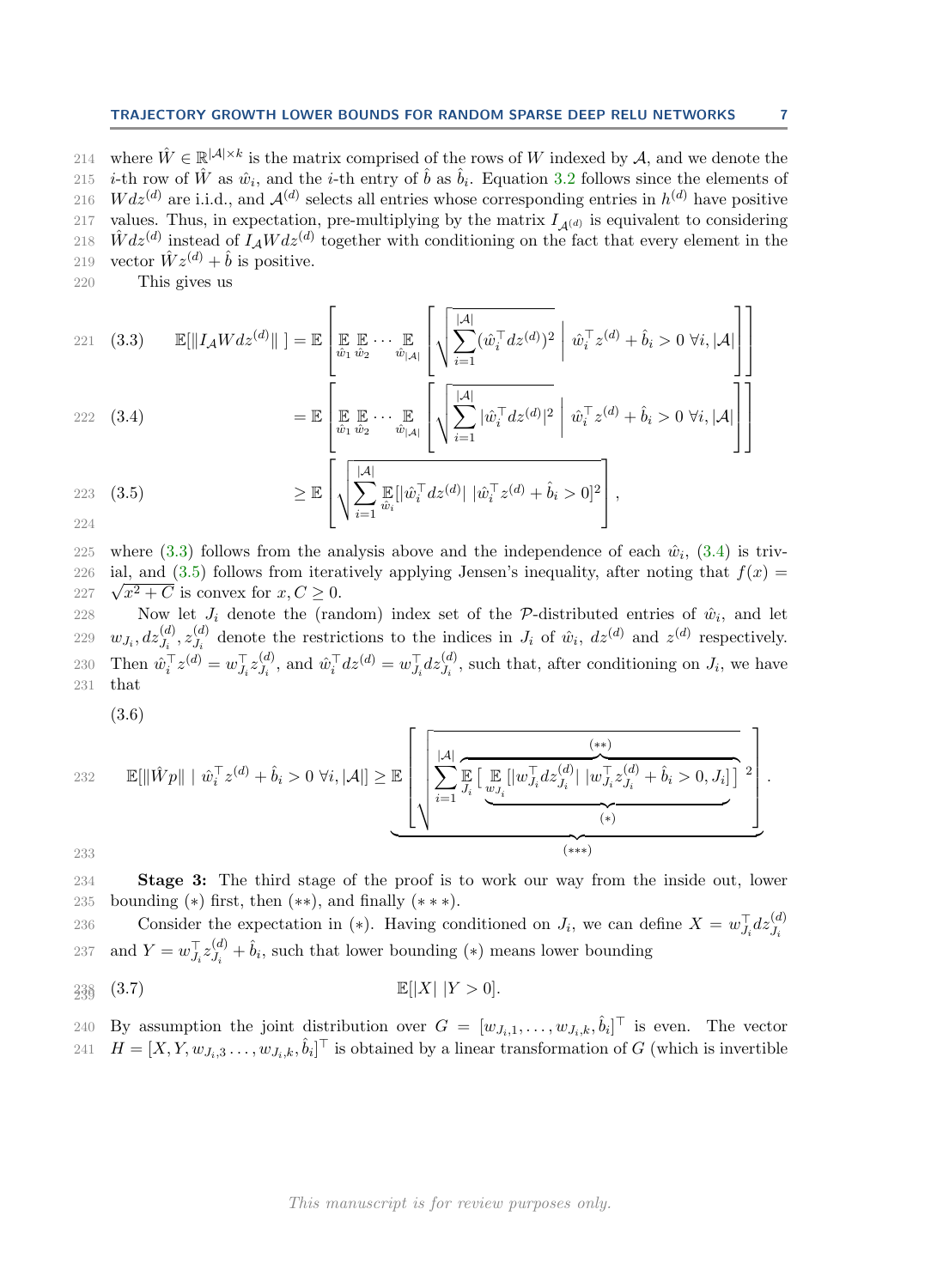242 since  $z^{(d)}$  is not parallel to  $dz^{(d)}$ ). Thus by Lemma [4.1](#page-8-0) (continuous) or Lemma [4.2](#page-8-1) (discrete) 243 this joint distribution over H is also even, and by Lemma [4.3](#page-9-0) (continuous) or Lemma [4.4](#page-9-1) 244 (discrete), the joint distribution of  $[X, Y]^\top$  is even too. We can therefore apply Lemma [4.5](#page-9-2) 245 (continuous) or Lemma [4.6](#page-11-0) (discrete) and need only consider  $\mathbb{E}[|X|]$ , which is bounded as

$$
\mathbb{E}[|X|] \ge M \|dz_{J_i}^{(d)}\|,
$$

248 again by assumption.

249 Having bounded (\*), we average over  $J_i$  to get (\*\*), for which we can apply Lemma [4.7](#page-12-0)<br>250 to get to get

<span id="page-7-3"></span>251 (3.9) 
$$
\mathbb{E}[M||dz_{J_i}^{(d)}||] \ge \alpha M||dz^{(d)}||.
$$

<sup>253</sup> Finally, we can bound (∗ ∗ ∗) as follows

<span id="page-7-0"></span>254 (3.10) 
$$
\mathbb{E}[\|I_{\mathcal{A}}Wdz^{(d)}\|] \geq \mathbb{E}_{|\mathcal{A}|} \left[ \sqrt{\sum_{i=1}^{|\mathcal{A}|} \alpha^2 M^2 \|dz^{(d)}\|^2} \right]
$$

<span id="page-7-1"></span>
$$
255 \quad (3.11)
$$
\n
$$
= \mathbb{E} \left[ \sqrt{|\mathcal{A}| \cdot \alpha^2 M^2 ||dz^{(d)}||^2} \right]
$$

<span id="page-7-2"></span>
$$
\geq \mathbb{E}\left[\frac{1}{\sqrt{k}\alpha M\|dz^{(d)}\|}\cdot |\mathcal{A}|\cdot \alpha^2 M^2\|dz^{(d)}\|^2\right]
$$

$$
\alpha M\|dz^{(d)}\|
$$

257 (3.13) 
$$
= \frac{\alpha M ||dz^{(d)}||}{\sqrt{k}} \cdot \mathbb{E}[|\mathcal{A}|].
$$

259 where [\(3.10\)](#page-7-0) is obtained by substituting the bound for (\*\*) into the inequality in [\(3.6\)](#page-6-3), [\(3.11\)](#page-7-1)<br>260 follows since there is no dependence on *i* in the summed terms, and (3.12) follows since for follows since there is no dependence on i in the summed terms, and  $(3.12)$  follows since for any  $0 \leq \gamma \leq \max(\gamma)$ ,  $\sqrt{\gamma} \geq \frac{1}{\sqrt{ma}}$ 261 any  $0 \le \gamma \le \max(\gamma)$ ,  $\sqrt{\gamma} \ge \frac{1}{\sqrt{max(\gamma)}}\gamma$ , and  $|\mathcal{A}|$  is at most k.

262 The proof is concluded by calculating  $\mathbb{E}[|\mathcal{A}|]$ . Since  $|\mathcal{A}|$  is the number of entries in the 263 vector  $h^{(d)}$  which are positive and each entry in that vector is an independent centred random 263 vector  $h^{(d)}$  which are positive, and each entry in that vector is an independent, centred random 264 variable,  $|\mathcal{A}|$  has a binomial distribution with probability 1/2, and therefore an expected value 265 of  $k/2$ . Plugging this in yields the final recursive relation between  $||dz^{(d+1)}||$  and  $||dz^{(d)}||$ ,

266 
$$
\mathbb{E}[\|dz^{(d+1)}\|] \geq \frac{\alpha M\sqrt{k}}{2} \|dz^{(d)}\|.
$$

268 Iterative application of this result starting at the first layer yields the final result.

269 Let us illustrate the ease with which Corollaries [2.2,](#page-3-0) [2.3](#page-3-1) and [2.4](#page-4-1) are obtained. In the 270 case of each distribution, we need to do two things. First, we must verify that the necessary 271 assumption holds in the case of those distributions  $\mathcal P$  and  $\mathcal Q$ : that the joint distribution over 272 a vector of independent elements from both distributions is even. Second, we must derive a 273 bound of the form  $\mathbb{E}[\Vert \boldsymbol{u}^\top \boldsymbol{w}\Vert] \geq M \Vert \boldsymbol{u} \Vert$ , where  $w_i \sim \mathcal{P}$ , and substitute M into Theorem [2.5.](#page-4-0)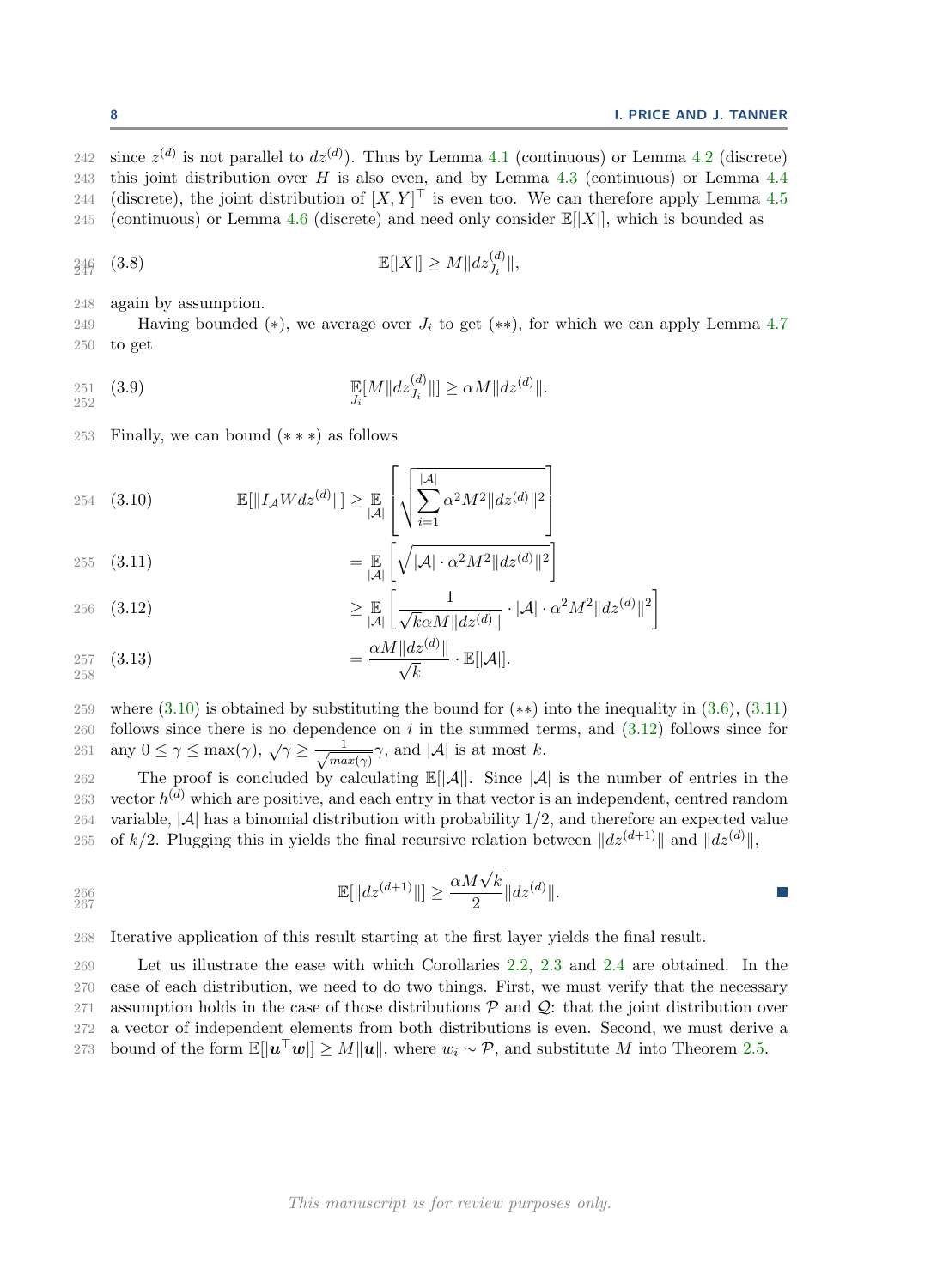$\mathcal{C}^{\mathcal{A}}$ 

274 When  $P$  and  $Q$  are centred Gaussians, the joint distribution over elements from one or 275 both distributions is a multivariate Gaussian, with an even joint probability density function. both distributions is a multivariate Gaussian, with an even joint probability density function. 276 Moreover, for  $U = \mathbf{u}^\top \mathbf{w}$ ,  $\mathbb{E}[|U|]$  has a closed form solution,

$$
\mathbb{E}[|U|] = \frac{\sqrt{2}\sigma_w}{\sqrt{\pi}} \|\mathbf{u}\|.
$$
278

279 When  $P$  and  $Q$  are centred uniform distributions, the joint distribution is uniform over 280 the polygon bounded in each dimension by the symmetric bounds  $[-C_w, C_w]$  or  $[-C_b, C_b]$ , and 281 thus is even. Next, to bound  $\mathbb{E}[|U|]$ , we apply the Marcinkiewicz-Zygmund inequality with 281 thus is even. Next, to bound  $\mathbb{E}[|U|]$ , we apply the Marcinkiewicz-Zygmund inequality with 282  $n = 1$ , using the optimal  $A_1$  from Lemmas 4.8 and 4.9, to get that  $p = 1$ , using the optimal  $A_1$  from Lemmas [4.8](#page-13-0) and [4.9,](#page-13-1) to get that

$$
\mathbb{E}[|U|] \ge \frac{C_w}{2\sqrt{2}} \|\mathbf{u}\|;
$$

285 for details of this derivation, see Lemma [4.10.](#page-13-2)

286 Likewise, when  $P$  and  $Q$  are uniform distributions over discrete, symmetric, finite sets 287 W and B respectively, we make a discrete analogue of the argument made in the continuous uniform case to confirm the necessary assumption holds. Bounding  $\mathbb{E}[[U]]$  in this case also uniform case to confirm the necessary assumption holds. Bounding  $\mathbb{E}[|U|]$  in this case also 289 follows from a very similar argument to that made in the continuous case, detailed in full in 290 Lemma [4.11,](#page-14-0) yielding

$$
\mathbb{E}[|U|] \ge \frac{\sum_{w \in \mathcal{W}} |w|}{\sqrt{2}N_w} ||\mathbf{u}||.
$$

<span id="page-8-0"></span>293 4. Lemmas used in proof of Theorem [2.5.](#page-4-0)

294 Lemma 4.1. Let  $f_X(\mathbf{x})$  be an even joint probability density function over random vector 295  $X \in \mathbb{R}^k$ . Let  $A \in \mathbb{R}^{k \times k}$  be an invertible linear transformation such that  $Y = AX$ . Then the 296 joint density  $f_Y(y)$  is also even.

297 Proof. Wlog we assume  $f_X$  is defined on  $\mathbb{R}^k$ . To calculate the density over  $Y \in \mathbb{R}^k$  we 298 make a change of variables such that

$$
f_Y(y) = f_X(A^{-1}y)|A^{-1}|.
$$

301 Since A is one-to-one, we have that  $f_X(x) = f_X(A^{-1}y)$  for some y, and  $f_X$  is even, so 302  $f_X(A^{-1}y) = f_X(-(A^{-1}y)) = f_X(A^{-1}(-y))$  for all y. Putting this together completes the 303 proof,

$$
\mathcal{H}_{Y}(\mathbf{y}) = f_{X}(A^{-1}\mathbf{y})|A^{-1}| = f_{X}(A^{-1}(-\mathbf{y}))|A^{-1}| = f_{Y}(-\mathbf{y}).
$$

<span id="page-8-1"></span>306 Lemma 4.2. Let  $f_X(\mathbf{x})$  be an even joint probability mass function over random vector  $X \in$ <br>307  $\mathbb{R}^k$ . Let  $A \in \mathbb{R}^{k \times k}$  be an invertible linear transformation such that  $Y = AX$ . Then the joint 307  $\mathbb{R}^k$ . Let  $A \in \mathbb{R}^{k \times k}$  be an invertible linear transformation such that  $Y = AX$ . Then the joint 308 mass function  $f_Y(y)$  is also even.

309 Proof.  $f_X$  is defined on some discrete, finite, symmetric set  $\mathcal X$ . To calculate the density 310 over  $Y \in \mathcal{Y} := \{Ax : x \in \mathcal{X}\}\$  we make a change of variables such that

311 (4.3) 
$$
f_Y(y) = \sum_{x \in \{Ax = y\}} f_X(x).
$$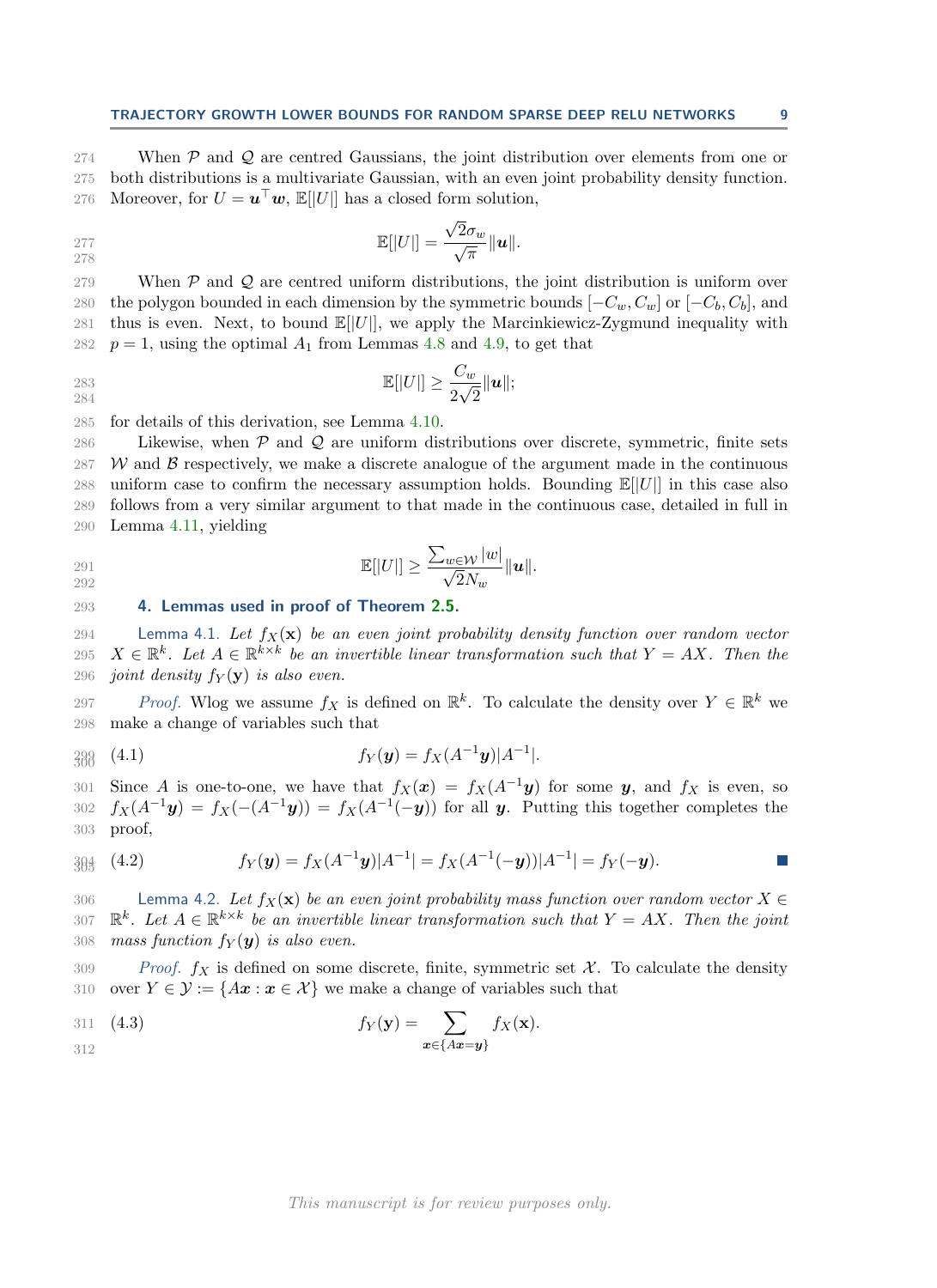$\mathbb{R}^n$ 

313 Since A is one-to-one, we have that  $f_X(x) = f_X(A^{-1}y)$  for some y, and  $f_X$  is even, so 314  $f_X(A^{-1}y) = f_X(-(A^{-1}y)) = f_X(A^{-1}(-y))$  for all y. Putting this together completes the 315 proof,

316 (4.4) 
$$
f_Y(\mathbf{y}) = \sum_{\mathbf{x} \in \{Ax = \mathbf{y}\}} f_X(A^{-1}\mathbf{y}) = \sum_{\mathbf{x} \in \{Ax = \mathbf{y}\}} f_X(A^{-1}(-\mathbf{y})) = f_Y(-\mathbf{y}).
$$

<span id="page-9-0"></span>318 Lemma 4.3. Let  $f_{X_1,...,X_k}(x_1,...,x_k)$  be an even probability density function. Then 319  $f_{X_1,...,X_{k-1}}(x_1,...,x_{k-1}) = \int_{-\infty}^{\infty} f_{X_1,...,X_k}(x_1,...,x_k) dx_k$  is also even.

Proof.

<span id="page-9-3"></span>320 (4.5) 
$$
f_{X_1,...,X_{k-1}}(x_1,...,x_{k-1}) = \int_{-\infty}^{\infty} f_{X_1,...,X_k}(x_1,...,x_k) dx_k
$$

<span id="page-9-5"></span>321 (4.6) 
$$
= \int_{-\infty}^{\infty} f_{X_1,...,X_k}(-x_1,...,-x_k) dx_k
$$

<span id="page-9-6"></span>
$$
= \int_{-\infty}^{+\infty} f_{X_1,\ldots,X_k}(-x_1,\ldots,-x_{k-1},x_k) dx_k
$$

<span id="page-9-4"></span>
$$
\mathbf{3}_{24}^{33} \quad (4.8) \qquad \qquad = f_{X_1,\ldots,X_{k-1}}(-x_1,\ldots,-x_{k-1}).
$$

325 Equalities [4.5](#page-9-3) and [4.8](#page-9-4) follow from the definition of marginalisation of random variables. Line

326 [4.6](#page-9-5) follows from the assumption that  $f_{X_1,...,X_k}$  is even, and the line [4.7](#page-9-6) follows from the change 327 of variables:  $-x_k \longrightarrow x_k$ .

<span id="page-9-1"></span>328 Lemma 4.4. Let  $X_1, \ldots, X_k$  be discrete random variables with symmetric support sets 329  $\mathcal{X}_1, \ldots, \mathcal{X}_k$  respectively, i.e.  $x_i \in \mathcal{X}_j \iff -x_i \in \mathcal{X}_j$ . Let  $P(X_1 = x_1, \ldots, X_k = x_k)$  be an even <br>330 probability mass function such that  $P(X_1 = x_1, \ldots, X_k = x_k) = P(X_1 = -x_1, \ldots, X_k = -x_k)$ . 330 probability mass function such that  $P(X_1 = x_1, \ldots, X_k = x_k) = P(X_1 = -x_1, \ldots, X_k = -x_k)$ .<br>331 Then  $P(X_1 = x_1, \ldots, X_{k-1} = x_{k-1})$  is also even. Then  $P(X_1 = x_1, \ldots, X_{k-1} = x_{k-1})$  is also even.

Proof.

<span id="page-9-7"></span>332 (4.9) 
$$
P(X_1 = x_1, ..., X_{k-1} = x_{k-1}) = \sum_{x_k \in \mathcal{X}_k} P(X_1 = x_1, ..., X_k = x_k)
$$

<span id="page-9-9"></span>333 (4.10) 
$$
= \sum_{x_k \in \mathcal{X}_k} P(X_1 = -x_1, \dots, X_k = -x_k)
$$

<span id="page-9-10"></span>334 (4.11) 
$$
= \sum_{-x_k \in \mathcal{X}_k} P(X_1 = -x_1, \dots, X_k = x_k)
$$

<span id="page-9-11"></span>335 (4.12) 
$$
= \sum_{x_k \in X_k} P(X_1 = -x_1, ..., X_k = x_k)
$$

<span id="page-9-8"></span>
$$
\mathfrak{Z}_{30}^3 \qquad (4.13) \qquad \qquad = P(X_1 = -x_1, \ldots, X_{k-1} = -x_{k-1}).
$$

<span id="page-9-2"></span>338 Lines [4.9](#page-9-7) and [4.13](#page-9-8) follow from the definition of marginal distributions, [\(4.10\)](#page-9-9) follows by as-339 sumption, [\(4.11\)](#page-9-10) follows fro a change of variables, and [\(4.12\)](#page-9-11) follows since summing over  $-x_k$ 340 is equivalent to summing over  $x_k$ .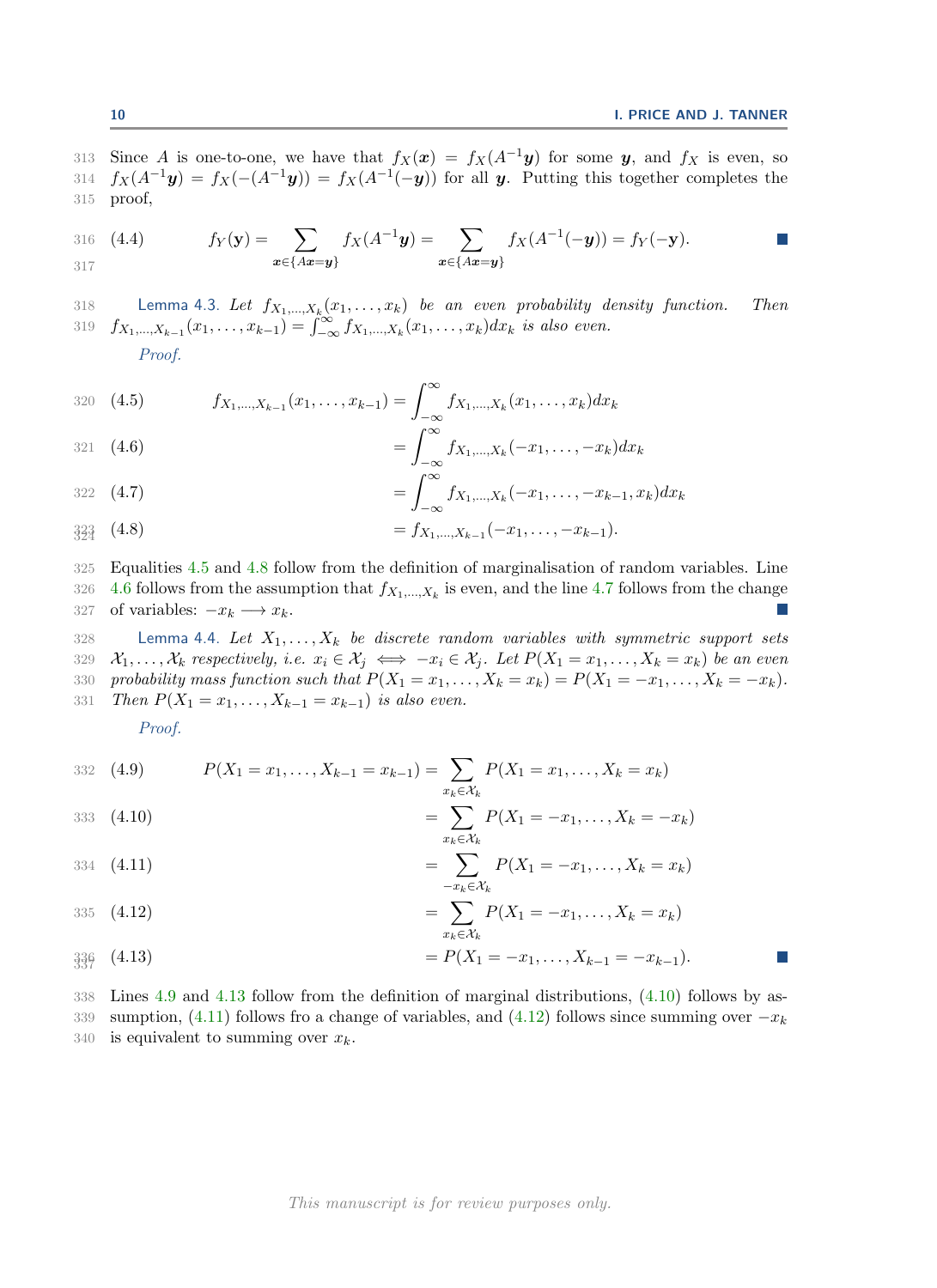341 Lemma 4.5. Let  $X$  and  $Y$  be random variables with an even joint probability density func-342 *tion*  $f_{XY}(x, y)$ . Then

$$
\mathbb{E}[|X| \mid Y > 0] = \mathbb{E}[|X|]
$$

345 Proof. Letting  $|X| = Z$ , we can make a straightforward change of variables to calculate the joint distribution  $f_{ZY}(z, y)$ , which works out to be the joint distribution  $f_{ZY}(z, y)$ , which works out to be

$$
f_{ZY}(z,y) = f_{XY}(z,y) + f_{XY}(-z,y)
$$

349 for  $z \geq 0$  and  $y \in \mathbb{R}$ . Then we have that

350  
\n
$$
\mathbb{E}[Z|Y > 0] = \int_0^\infty z \cdot f_{Z|Y>0}(z|y > 0) dz
$$
\n
$$
= \int_0^\infty z \cdot \frac{f_{Z,Y>0}(z,y > 0)}{\int_0^\infty f_Y(y) dy} dz
$$

$$
\int_0^\infty \int_0^\infty f_Y(y) dy
$$
  
352 
$$
= 2 \int_0^\infty z \cdot f_{Z,Y>0}(z, y>0) dz
$$

$$
=2\int_0^\infty z \int_0^\infty f_{ZY}(z,y) dydz
$$
  

$$
=2\int_0^\infty z \int_0^\infty (f_{XY}(z,y)+f_{XY}(-z,y))dydz.
$$

0

$$
\frac{354}{355}
$$

356 One the other hand, we have that

$$
\mathbb{E}[Z] = \int_0^\infty z \cdot f_Z(z) dz
$$

$$
358 \qquad \qquad = \int_0^\infty z \cdot (f_X(z) + f_X(-z)) dz
$$

$$
359 \qquad \qquad = 2 \int_0^\infty z \cdot f_X(z) dz
$$

$$
360 = 2 \int_0^\infty z \cdot \int_{-\infty}^\infty f_{XY}(z, y) dy dz
$$

$$
=2\int_0^\infty z\cdot \left(\int_{-\infty}^0 f_{XY}(z,y)dy+\int_0^\infty f_{XY}(z,y)dy\right)dz.
$$

<sup>362</sup> <sup>363</sup>

364 Comparing the expressions for  $\mathbb{E}[Z|Y>0]$  and  $\mathbb{E}[Z]$ , we can see that they are equal if

$$
\int_{-\infty}^{0} f_{XY}(z,y) dy = \int_{0}^{\infty} f_{XY}(-z,y) dy.
$$
366

367 A change of variables on the left hand side from y to  $-y$  yields

$$
\int_{-\infty}^{0} f_{XY}(z,y) dy = \int_{0}^{\infty} f_{XY}(z,-y) dy.
$$

370 and by assumption, we know that  $f_{XY}(z, -y) = f_{XY}(-z, y)$  since  $f_{XY}$  is even, which com-<br>371 pletes the proof. pletes the proof.

This manuscript is for review purposes only.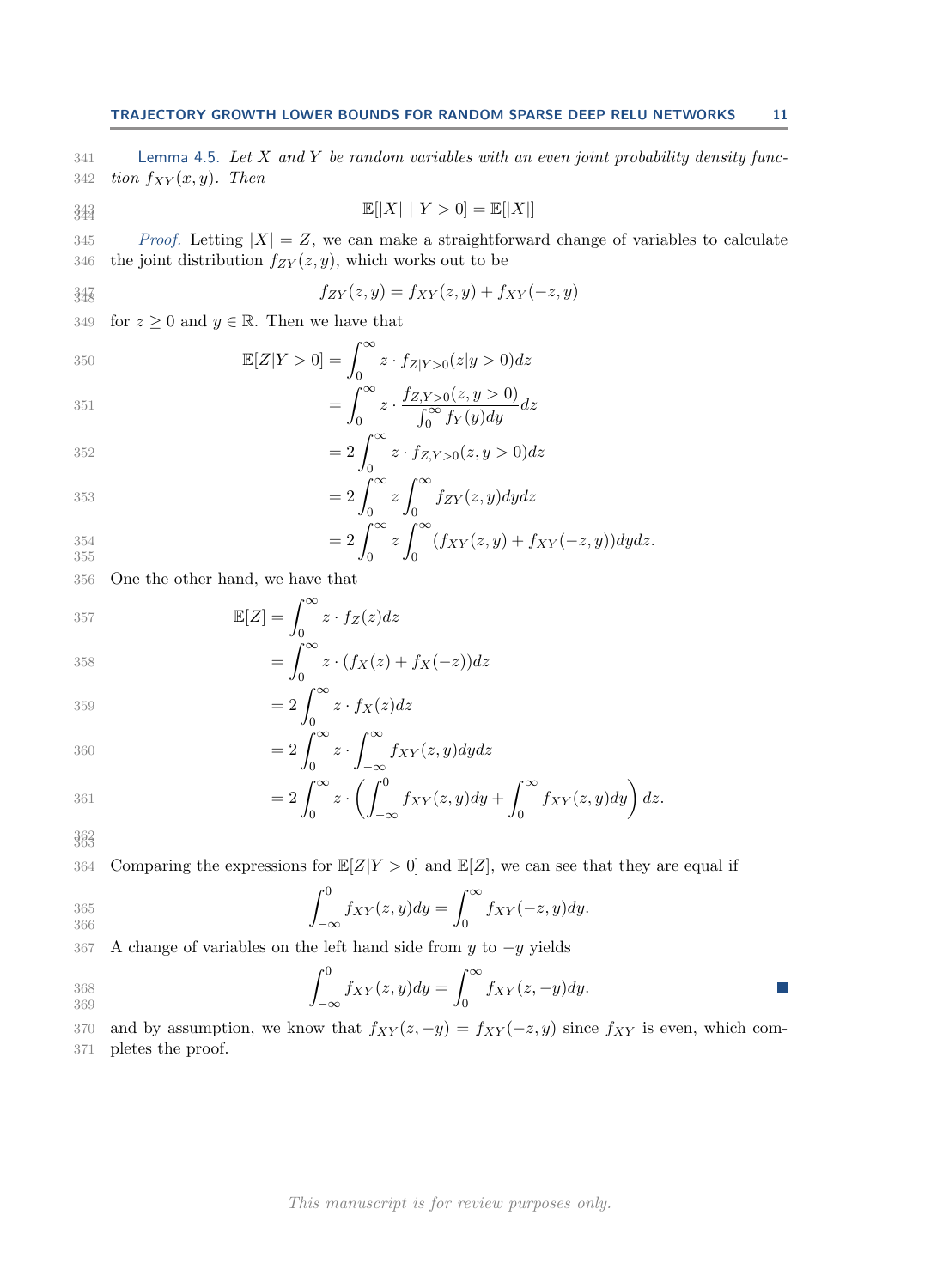372 Lemma [4.5](#page-9-2) implicitly makes use of the fact that  $P(Y = 0) = 0$ , which follows from  $w_{J_i}$  and 373  $\hat{b}_i$  being continuous random variables, and  $Y = w_{J_i}^{\top} z_{J_i} + \hat{b}_i$ , with  $z_{J_i}$  being fixed independent 374 of  $w_{J_i}$ . We similarly make use of the fact that  $P(Y = 0) = 0$  in the application of Lemma 375 [4.6,](#page-11-0) though that this is true is less immediately apparent in the discrete case. For clarity, let 376 us define  $\mathbf{v} := [w_{J_i}, \hat{b}_i]$ , the concatenation of  $w_{J_i}$  and  $\hat{b}_i$ , and  $\hat{z} := [z_{J_i}, 1]$ , the concatenation 377 of  $z_{J_i}$  and 1, such that  $Y = \mathbf{v}^\top \hat{\mathbf{z}}$ . Associated with the discrete distribution over  $\mathbf{v}$  there are 378  $N_w^{|J_i|} N_b$  possible discrete random vectors in  $\mathbb{R}^{|J_i|+1}$ . The set of vectors  $\hat{z} \in \mathbb{R}^{|J_i|+1}$  orthogonal 379 to such a discrete set is measure zero, and as such for  $\hat{z}$  fixed independent of the choice of the 380 discrete measure v we have  $P(v^{\top}\hat{z}=0)=0$ . If however  $\hat{z}$  were selected with knowledge of 381 the discrete distribution v then one of two cases will occur; either  $v^{\top}\hat{z} \neq 0$ , or  $\hat{z}$  is selected to 382 be from the measure zero set of vectors orthogonal to any of the  $N_w^{|J_i|} N_b$  vectors generated by 383 **v**. In the latter case, the assumptions in Lemma [4.6](#page-11-0) of  $Y$  excluding 0 would not be satisfied.<br>384 In such an adversarial case there would be a discrepancy between  $\mathbb{E}[|X| | Y > 0]$  and  $\mathbb{E}[|X|]$ In such an adversarial case there would be a discrepancy between  $\mathbb{E}[|X| \mid Y > 0]$  and  $\mathbb{E}[|X|]$ 385 which would shrink as the proportion of the  $N_w^{|J_i|} N_b$  vectors generated by v to which that 386 particular  $\hat{z}$  is orthogonal.

<span id="page-11-0"></span> $387$  Lemma 4.6. Let X and Y be discrete random variables with finite, symmetric support sets 388 *X* and *Y* respectively, where  $0 \notin Y$ , and an even joint probability mass function  $f_{XY}(x, y)$ <br>389 such that  $P(X = x, Y = y) = P(X = -x, Y = -y)$ . Then such that  $P(X = x, Y = y) = P(X = -x, Y = -y)$ . Then

$$
\mathbb{E}[|X| \mid Y > 0] = \mathbb{E}[|X|]
$$

392 Proof. Letting  $|X| = Z$ , we can make a change of variables to obtain the joint mass 393 function  $f_{ZY}(z, y)$ , which works out to be

$$
f_{ZY}(z,y) = \begin{cases} f_{XY}(z,y) + f_{XY}(-z,y) & \text{for } (z,y) \text{ where } z \in \mathcal{X}^+ \text{ and } y \in \mathcal{Y} \\ f_{XY}(z,y) & \text{for } (z,y) \text{ where } z = 0 \text{ and } \in \mathcal{Y} \end{cases}
$$

396 where  $\mathcal{X}^+$  is the set of all positive elements of  $\mathcal{X}$ .

397 Next, we have that

398  
\n
$$
\mathbb{E}[Z|Y > 0] = \sum_{z \in \mathcal{X}^+} zP(Z = z|Y > 0)
$$
\n
$$
= \sum_{z \in \mathcal{X}^+} z\frac{P(Z = z \cap Y > 0)}{P(Y > 0)}
$$

400 (4.15) 
$$
=2\sum_{z\in\mathcal{X}^+}zP(Z=z\cap Y>0)
$$

$$
401\,
$$

401  
\n
$$
= 2 \sum_{z \in \mathcal{X}^+} \sum_{y \in \mathcal{Y}^+} zP(Z = z \cap Y = y)
$$
\n
$$
= 2 \sum_{z \in \mathcal{X}^+} \sum_{y \in \mathcal{Y}^+} z(f_{xyz}(z, y) + f_{xyz}(z, z))
$$

<span id="page-11-1"></span>402 (4.16) 
$$
=2\sum_{z\in\mathcal{X}^+}\sum_{y\in\mathcal{Y}^+}z(f_{XY}(z,y)+f_{XY}(-z,y)).
$$

404 On the other hand, we have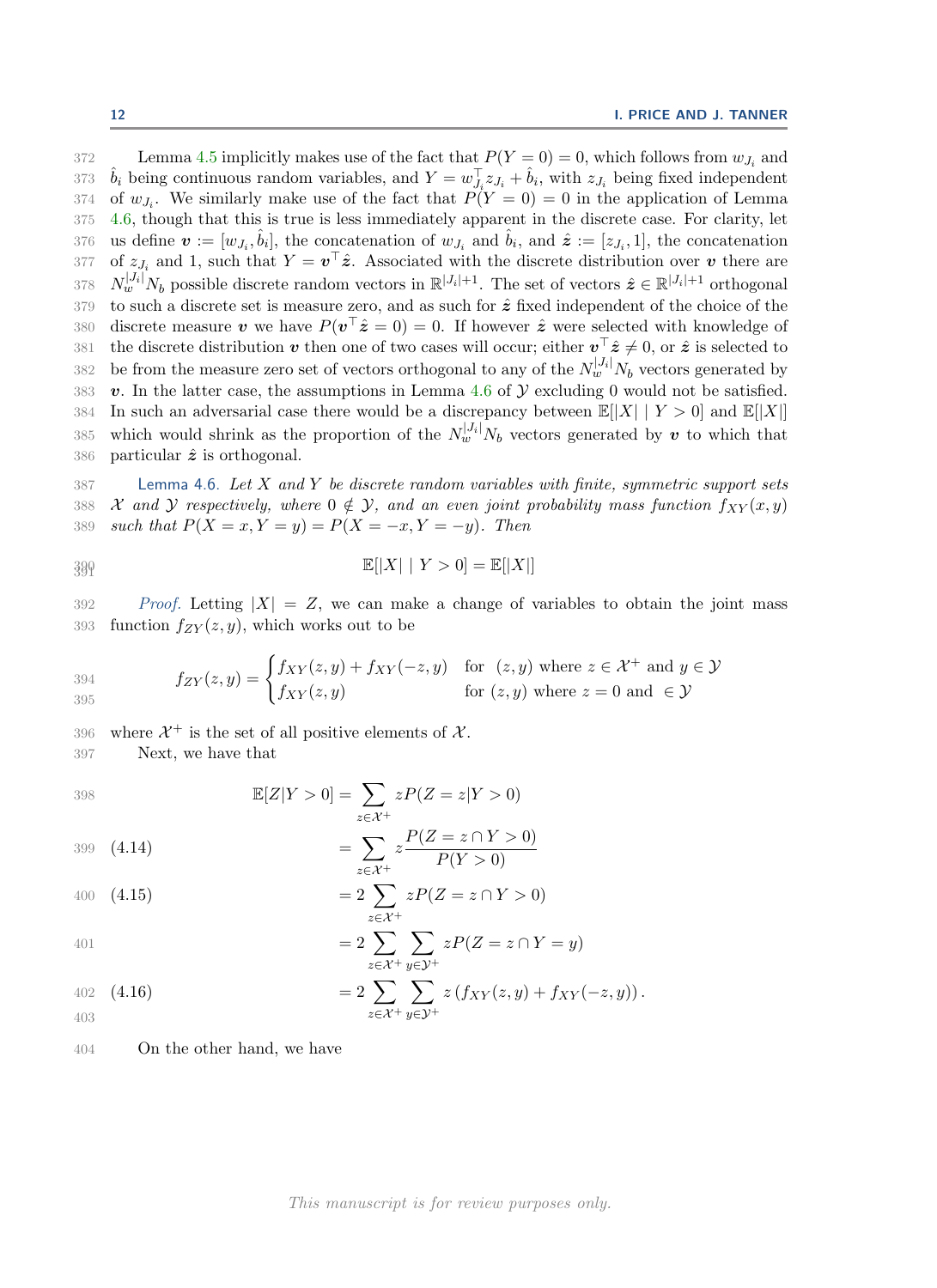405 (4.17) 
$$
\mathbb{E}[Z] = \sum_{z \in \mathcal{X}^+} zP(Z = z)
$$

406 (4.18) 
$$
= \sum_{z \in \mathcal{X}^+} z(f_X(z) + f_X(-z))
$$

407 (4.19) 
$$
= 2 \sum_{z \in \mathcal{X}^+} z f_X(z)
$$

408 (4.20) 
$$
=2\sum_{z\in\mathcal{X}^+}\sum_{y\in\mathcal{Y}}zf_{XY}(z,y)
$$

<span id="page-12-1"></span>409 (4.21) 
$$
= 2 \sum_{z \in \mathcal{X}^+} \left( \sum_{y \in \mathcal{Y}^+} z f_{XY}(z, y) + \sum_{y \in \mathcal{Y}^-} z f_{XY}(z, y) \right).
$$

411 Next, we not that

412  
\n
$$
\sum_{y \in \mathcal{Y}^-} z f_{XY}(z, y) = \sum_{y \in \mathcal{Y}^+} z f_{XY}(z, -y)
$$
\n
$$
= \sum z f_{XY}(-z, y).
$$

$$
414\,
$$

415 Thus the expressions in [4.16](#page-11-1) and [4.21](#page-12-1) are equal, which completes the proof.

<span id="page-12-0"></span>416 Lemma 4.7 (Expected norm of a random sub-vector). Let  $\boldsymbol{u} \in \mathbb{R}^k$  be a fixed vector and 417 let  $J \subseteq \{1, 2, ..., k\}$  be a random index set, where the probability of any index from 1 to k<br>418 appearing in any given sample is independent and equal to  $\alpha$ . Then, defining  $\mathbf{u}_I$  to be the appearing in any given sample is independent and equal to  $\alpha$ . Then, defining  $\mathbf{u}_J$  to be the 419 vector comprised only of the elements of  $u$  indexed by  $J$ , we can lower bound the expectation 420 of the norm of this subvector by

 $y \in \mathcal{Y}^+$ 

$$
\mathbb{E}_J[\|\mathbf{u}_J\|] \geq \alpha \|\mathbf{u}\|.
$$

423 Proof. First, we bound the expectation of the norm in terms of the expectation of the 424 squared norm as follows:

425 (4.23) 
$$
\mathbb{E}[\Vert \boldsymbol{u}_J \Vert] = \mathbb{E}[\sqrt{\sum_{j \in J} u_{J,j}^2}]
$$

<span id="page-12-2"></span>426 
$$
(4.24)
$$
  $\geq \frac{1}{\|u\|} \mathbb{E}[\sum_{j \in J} u_{J,j}^2].$ 

This follows because for any  $0 \leq \gamma \leq \max(\gamma)$ ,  $\sqrt{\gamma} \geq \frac{1}{\sqrt{ma}}$ 428 This follows because for any  $0 \le \gamma \le \max(\gamma)$ ,  $\sqrt{\gamma} \ge \frac{1}{\sqrt{\max(\gamma)}}\gamma$ .

429 Next we note that  $\sum_{j\in J} u_{J,j}^2$  is exactly equivalent to  $\sum_{i=1}^k u_i^2 B_i$ , a weighted sum of k iid 430 Bernoulli random variables  $B_i$  with  $p = \alpha$ , and so

431 (4.25) 
$$
\mathbb{E}[\sum_{j \in J} u_{J,j}^2] = \sum_{i=1}^k u_i^2 \cdot \mathbb{E}[B]
$$

$$
433 \atop 433 \atop 433 \atop 433 \atop 433 \atop 433 \atop 433 \atop 433 \atop 433 \atop 433 \atop 433 \atop 433 \atop 433 \atop 433 \atop 433 \atop 433 \atop 433 \atop 433 \atop 433 \atop 433 \atop 433 \atop 433 \atop 433 \atop 433 \atop 433 \atop 433 \atop 433 \atop 433 \atop 433 \atop 433 \atop 433 \atop 433 \atop 433 \atop 433 \atop 433 \atop 433 \atop 433 \atop 433 \atop 433 \atop 433 \atop 433 \atop 433 \atop 433 \atop 433 \atop 433 \atop 433 \atop 433 \atop 433 \atop 433 \atop 433 \atop 433 \atop 433 \atop 433 \atop 433 \atop 433 \atop 433 \atop 433 \atop 433 \atop 433 \atop 433 \atop 433 \atop 433 \atop 433 \atop 433 \atop 433 \atop 433 \atop 433 \atop 433 \atop 433 \atop 433 \atop 433 \atop 433 \atop 433 \atop 433 \atop 433 \atop 433 \atop 433 \atop 433 \atop 433 \atop 433 \atop 433 \atop 433 \atop 433 \atop 433 \atop 433 \atop 433 \atop 433 \atop 433 \atop 433 \atop 433 \atop 433 \atop 433 \atop 433 \atop 433 \atop 433 \atop 433 \atop 433 \atop 433 \atop 433 \atop 433 \atop 433 \atop 433 \atop 433 \atop 433 \atop 433 \atop 433 \atop 433 \atop 433 \atop 433
$$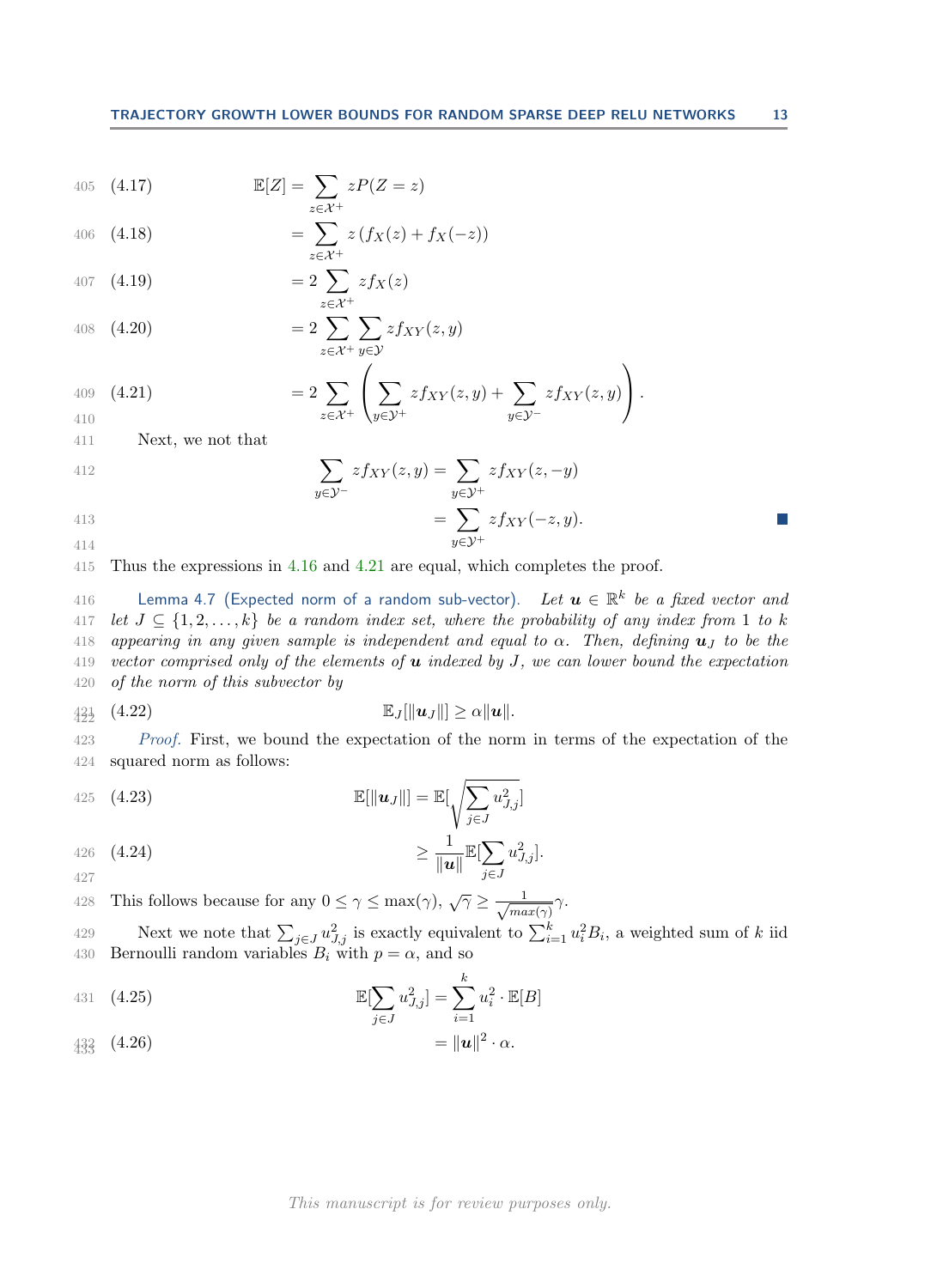434 Substituting this into inequality [4.24](#page-12-2) completes the proof,

$$
\mathbb{E}[\|\boldsymbol{u}_J\|] \geq \alpha \|\boldsymbol{u}\|.
$$

437 Lemmas [4.8](#page-13-0) and [4.9](#page-13-1) are taken from [\[6\]](#page-18-17), and are restated here for completeness.

<span id="page-13-0"></span>438 Lemma 4.8 (Marcinkiewicz-Zygmund Inequality ([\[6\]](#page-18-17))). Let  $X_1, \ldots, X_n$  be  $n \in \mathbb{N}$  inde-439 pendent and centered real random variables defined on some probability space  $(\Omega, A, P)$  with 440  $\mathbb{E}[|Xi|^p] < \infty$  for every  $i \in \{1, ..., n\}$  and for some  $p > 0$ . Then for every  $p \ge 1$  there exist 441 positive constants  $A_p$  and  $B_p$  depending only on p such that

442 (4.27) 
$$
A_p \mathbb{E}\left[\left(\sum_{i=1}^n X_i^2\right)^{p/2}\right] \leq \mathbb{E}\left[\left|\sum_{i=1}^n X_i\right|^p\right] \leq B_p \mathbb{E}\left[\left(\sum_{i=1}^n X_i^2\right)^{p/2}\right].
$$

<span id="page-13-1"></span>444 Lemma 4.9 (Optimal constants for Marcinkiewicz-Zygmund Inequality ([\[6\]](#page-18-17))). Let Γ denote 445 the Gamma function and let  $p_0$  be the solution of the equation  $\Gamma(\frac{p+1}{2}) = \sqrt{\pi}/2$  in the interval 446 (1, 2), *i.e.*  $p_0 \approx 1.84742$ . Then for every  $p > 0$  *it holds:* 

447 (4.28)  
\n
$$
A_{p,opt} = \begin{cases} 2^{p/2-1}, & 0 < p \le p_0 \\ 2^{p/2} \cdot \frac{\Gamma(\frac{p+1}{2})}{\sqrt{\pi}}, & p_0 < p < 2 \\ 1 & 2 \le p < \infty \end{cases}
$$

448

$$
449\quad and\quad
$$

450 (4.29) 
$$
B_{p,opt} = \begin{cases} 1 & 0 < p \le 2 \\ 2^{p/2} \cdot \frac{\Gamma(\frac{p+1}{2})}{\sqrt{\pi}}, & 2 < p < \infty \end{cases}
$$

<span id="page-13-2"></span>452 **Lemma 4.10.** Let  $X = \sum_i \alpha_i w_i$ , where  $w_i \sim U(-C, C)$  where  $w_i$  are uniform random 453 scalars. Then

454 
$$
\mathbb{E}[|X|] \ge \frac{C}{2\sqrt{2}} \|\alpha\|.
$$

456 Proof. Defining  $X_i = \alpha_i w_i$ , we can then apply the Marcinkiewicz-Zygmund inequality 457 with  $p = 1$ , using the optimal  $A_1$  from Lemma [4.9](#page-13-1) to get that

458 
$$
\mathbb{E}[|X|] = \mathbb{E}\left[\left|\sum_{i=1}^k X_i\right|\right] \geq \frac{1}{\sqrt{2}} \mathbb{E}\left[\sqrt{\sum_{i=1}^k X_i^2}\right].
$$

460 Next we use the same tricks as early in the proof of the general case:

<span id="page-13-3"></span>461 (4.30)  
\n
$$
\frac{1}{\sqrt{2}} \mathbb{E} \left[ \sqrt{\sum_{i=1}^{k} X_i^2} \right] = \frac{1}{\sqrt{2}} \mathbb{E} \left[ \sqrt{\sum_{i=1}^{k} |X_i|^2} \right]
$$
\n462 (4.31)  
\n
$$
\geq \frac{1}{\sqrt{2}} \sqrt{\sum_{i=1}^{k} \mathbb{E} [|X_i|]^2},
$$

<span id="page-13-4"></span>462 (4.31)  
\n
$$
\geq \frac{1}{\sqrt{2}} \sqrt{\sum_{i=1}^{n} \mathbb{E}[|X_i||^2,}
$$

 $\mathcal{C}^{\mathcal{A}}$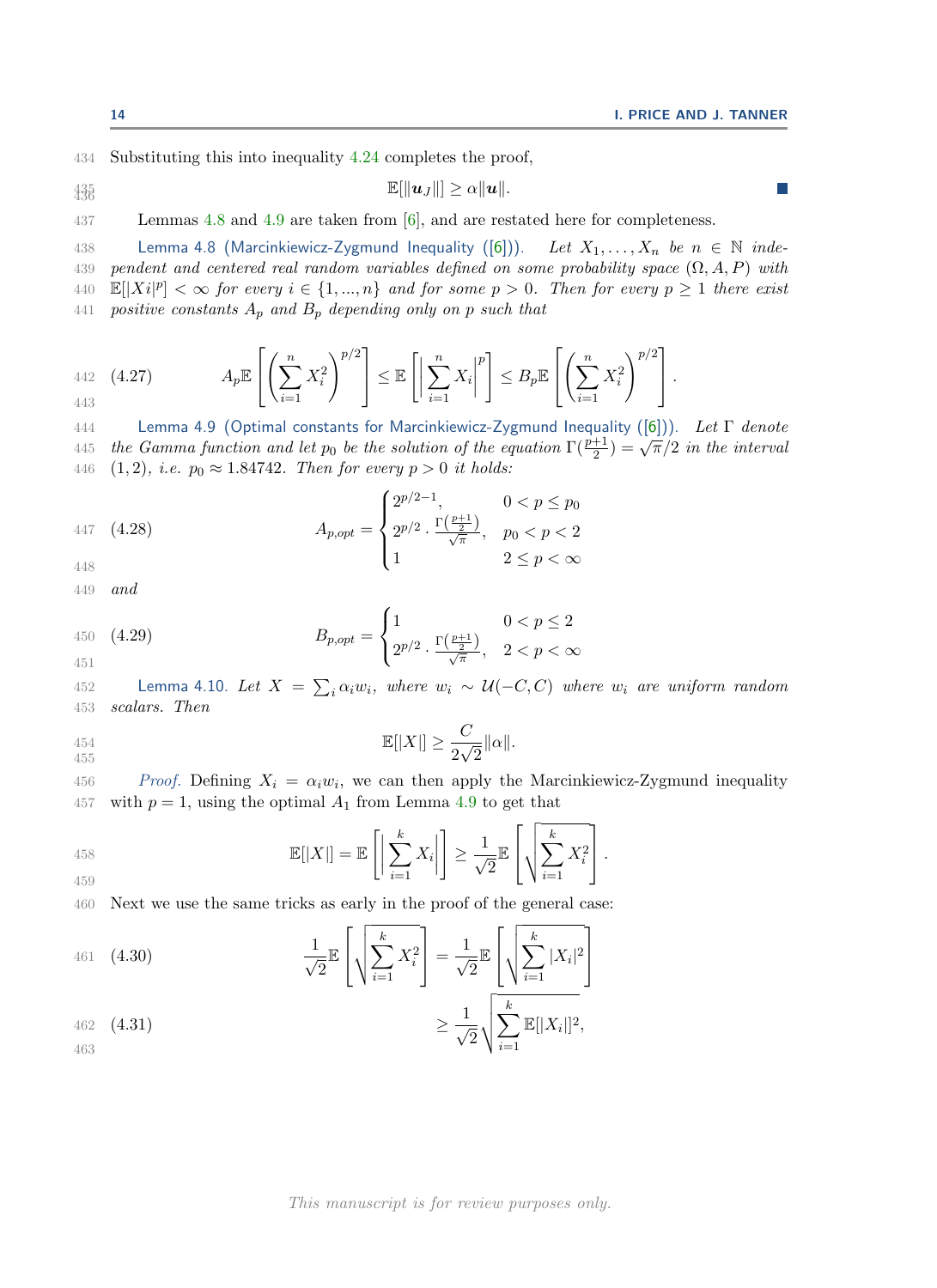464 where line [4.30](#page-13-3) is trivial and line [4.31](#page-13-4) follows from a repeated application of Jensen's inequality. 165 To calculate  $\mathbb{E}[|X_i|]$  we note that  $X_i = \alpha_i w_i$  is uniformly distributed as  $X_i \sim$ 466  $U(-|\alpha_i|C, |\alpha_i|C)$ , and thus

$$
\mathbb{E}[|X_i|] = \frac{C|\alpha_i|}{2},
$$

469 and so

$$
\mathbb{E}[|X|] \ge \frac{1}{\sqrt{2}} \sqrt{\sum_{i=1}^{k} \mathbb{E}[|X_i|]^2}
$$

471 
$$
= \frac{1}{\sqrt{2}} \sqrt{\frac{C^2}{4} \sum_{i=1}^{k} |\alpha_i|^2}
$$

$$
472 = \frac{C}{2\sqrt{2}} ||\alpha||.
$$

<span id="page-14-0"></span>474 Lemma 4.11. Let  $X = \sum_i \alpha_i w_i$ , where  $w_i$  are uniformly sampled from some discrete sym-475 metric sample space  $W$ . Then

$$
\mathbb{E}[|X|] \ge \frac{\sum_{w \in \mathcal{W}} |w|}{\sqrt{2}N_w} \|\alpha\|.
$$

<sup>478</sup> Proof. Defining  $X_i = \alpha_i w_i$ , we follow exactly the same steps as in the first part of the 479 proof of Lemma [4.10,](#page-13-2) to get that

480 
$$
\mathbb{E}[|X|] \geq \frac{1}{\sqrt{2}} \sqrt{\sum_{i=1}^{k} \mathbb{E}[|X_i|]^2}.
$$

482 To calculate  $\mathbb{E}[|X_i|]$  we note that  $X_i = \alpha_i w_i$  is uniformly sampled from  $\alpha_i \mathcal{W}$  and thus

483 
$$
\mathbb{E}[|X_i|] = \frac{|\alpha_i| \sum_{w \in \mathcal{W}} |w|}{N_w},
$$

485 and so

486 
$$
\mathbb{E}[|X|] \ge \frac{1}{\sqrt{2}} \sqrt{\sum_{i=1}^{k} \mathbb{E}[|X_i|]^2}
$$

487 
$$
= \frac{1}{\sqrt{2}} \sqrt{\frac{(\sum_{w \in \mathcal{W}} |w|)^2}{N_w^2} \sum_{i=1}^k |\alpha_i|^2}
$$

$$
= \frac{\sum_{w \in \mathcal{W}} |w|}{\sqrt{2}N_w} ||\alpha||.
$$

# This manuscript is for review purposes only.

 $\sum$ 

 $i=1$ 

 $\mathcal{C}^{\mathcal{A}}$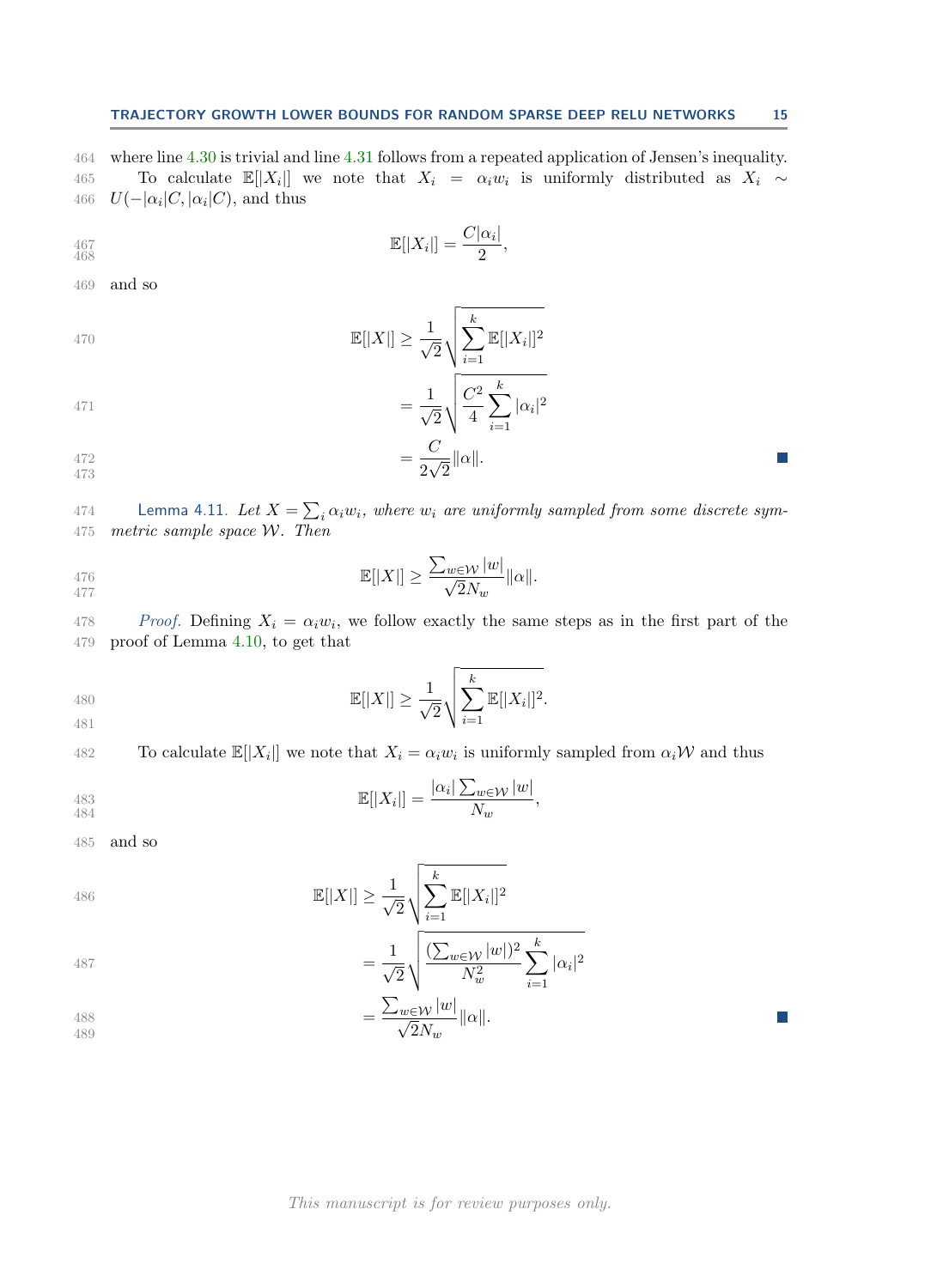190 Lemma 4.12. Let  $W, X \subset \mathbb{R}^k$  be discrete sets with finite cardinality, and  $g: W \longrightarrow X$  be 491 a one-to-one transformation. Then if  $P(W = w) = P(W_1 = w_1, \ldots, W_k = w_k) = C$  for all 492  $\mathbf{w} \in \mathcal{W}$ , where C is constant, then  $P(X = \mathbf{x}) = C$  for all  $\mathbf{x} \in \mathcal{X}$ 

<span id="page-15-0"></span>Proof.

493 (4.32) 
$$
P(X = \mathbf{x}) = \sum_{\mathbf{w} \in \{g(\mathbf{w}) = \mathbf{x}\}} P(W = \mathbf{w})
$$

<span id="page-15-1"></span> $\sigma$  $\in$ { $g$ (w)=x}  $494 \quad (4.33)$   $= C.$ 

496 Equation [4.32](#page-15-0) is a change of variables, and [\(4.33\)](#page-15-1) follows from the fact the there is only ever 497 one term in the sum, since  $q$  is one-to-one.

498 **5. Numerical Simulations.** In this section we demonstrate, through numerical simula-499 tions, how the relationships between the the network's distributional and architectural prop-500 erties observed in practice compare with those described in the lower bounds of Corollaries [2.2](#page-3-0) 501 - [2.4.](#page-4-1) To this end, we use as our trajectory a straight line between two (normalised) MNIST  $502$  datapoints<sup>[1](#page-15-2)</sup>, discretized into 10000 pieces. For each combination of distribution and param-503 eters, we pass the aforementioned line through 100 different deep neural networks of width 504 784, and average the results. Specifically, we consider three different networks types, sparse-505 Gaussian, sparse-uniform, and sparse-discrete networks, from Definitions [1.2](#page-2-0) - [1.4](#page-2-1) respectively. 506 For each distribution we consider different values of network fractional density  $\alpha$  ranging from 507 0.1 to 1. In the sparse-Gaussian networks, non-zero weights are sampled from  $\mathcal{N}(0, \sigma_w^2/k)$ , and 508 biases from  $\mathcal{N}(0, 0.01^2)$ . In the sparse-Uniform networks, non-zero weights are sampled from  $U(-C/\sqrt{k}, C/\sqrt{k})$ , and biases from  $U(-0.01, 0.01)$ . In the sparse-discrete networks, non-zero weights are uniformly sampled from  $W := (1/\sqrt{k}) \odot \{-C, -(C+1), \ldots, C-1, C\}$ , and biases 511 from  $\mathcal{B} := \{-0.01, 0.01\}$ . We do this for a variety of  $\sigma_w$  and C values. The results are shown 512 in Figures 2 and 3. 512 in Figures [2](#page-15-3) and [3.](#page-16-0)

<span id="page-15-3"></span>

Figure 2: Expected length of a line connecting two MNIST data points as it passes through a sparse-Gaussian deep network, plotted at each layer d.

513 Figure [2](#page-15-3) plots the average length of the trajectory at layer d of a sparse-Gaussian network, 514 with  $\sigma_w = 6$  and for different choices of sparsity ranging from 0.1 to 0.9. We see exponential

<span id="page-15-2"></span><sup>&</sup>lt;sup>1</sup>In this experiment we chose the  $101<sup>st</sup>$  and  $1001<sup>st</sup>$  points from the MNIST test set, but the choice of points does not qualitatively change the results.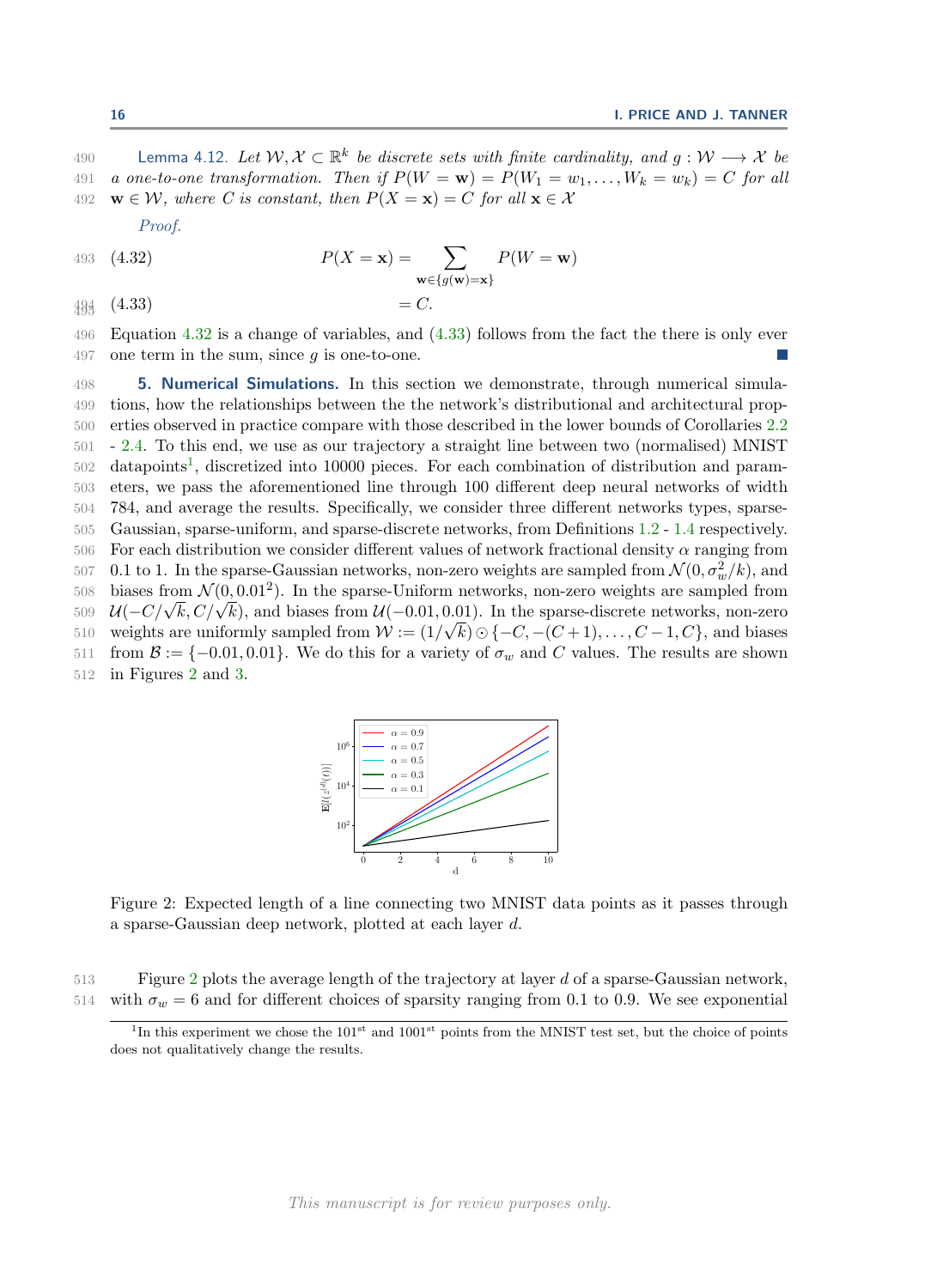<span id="page-16-0"></span>

515 increase of expected length with depth even in sparse networks, with smaller slopes for smaller  $\alpha$  (higher sparsity). In Figures [3a](#page-16-0) and [3b](#page-16-0) we plot the growth ratio of a small piece of the

Figure 3: Expected growth factor, that is, the expected ratio of the length of any very small line segment in layer  $d + 1$  to its length in layer d. Figure [3a](#page-16-0) shows the dependence on the variance of the weights' distribution, and Figure [3b](#page-16-0) shows the dependence on sparsity.

516

517 trajectory from one layer to the next, averaged over all pieces, at all layers, and across all 518 100 networks for a given distribution. This  $\mathbb{E}[\Vert dz^{(d+1)} \Vert / \Vert dz^{(d)} \Vert]$  corresponds to the base of 519 the exponential in our lower bound. The solid lines reflect the observed averages of this ratio, 520 while the dashed lines reflect the lower bound from Corollaries [2.2,](#page-3-0) [2.3,](#page-3-1) and [2.4.](#page-4-1) Figure [3a](#page-16-0) 521 illustrates the dependence on the standard deviation of the respective distributions (before scaling by  $1/\sqrt{k}$ , with  $\alpha$  fixed at  $\alpha = 0.5$ . We observe both that the lower bounds clearly 523 hold, and that the dependence on  $\sigma_w$  is linear in practice, exactly as we expect from our lower 524 bounds. Figure [3b](#page-16-0) shows the dependence of this ratio on the sparsity parameter  $\alpha$ , where we 525 have fixed  $\sigma_w = 2$  for all distributions. Once again, the lower bounds hold, but in this case 526 the observed  $\alpha$  dependence is not exactly linear, but rather appears closer to  $\sqrt{\alpha}$ . The likely 527 source of this qualitative discrepancy is the use of Lemma [4.7,](#page-12-0) to lower bound

<span id="page-16-1"></span>
$$
\mathbb{E}_{J_i}[\|dz_{J_i}\|] \geq \alpha \|dz\|,
$$

530 used in [\(3.9\)](#page-7-3) in Stage 3 of the proof of Theore[m2.5.](#page-4-0) It is straightforward to derive an upper 531 bound for this same quantity, as

<span id="page-16-2"></span>
$$
\mathbb{E}_{J_i}[\|dz_{J_i}\|] \leq \sqrt{\alpha} \|dz\|,
$$

534 first using Jensen's inequality to get that  $\mathbb{E}_{J_i}[\sqrt{||dz_{J_i}||^2}] \leq \sqrt{\mathbb{E}[\Vert dz_{J_i} \Vert^2]}$ , and then using the 535 strategy from the proof of Lemma [4.7](#page-12-0) to get  $\mathbb{E}[\Vert dz_{J_i} \Vert^2] = \alpha \Vert dz \Vert^2$ .

536 To explore this discrepancy between the observed growth ratio and the lower and upper 537 bounds from [\(5.1\)](#page-16-1) and [\(5.2\)](#page-16-2), we consider different fixed vectors  $dz \in \mathbb{R}^k$ , and average over 538 subvectors  $dz_{J_i}$ . Specifically, we calculated the expected value of a subvector  $dz_{J_i}$  containing 539 only the entries of dz indexed by  $J_i$ , where  $J_i \subseteq \{1, 2, \ldots, k\}$  is a random index set, where the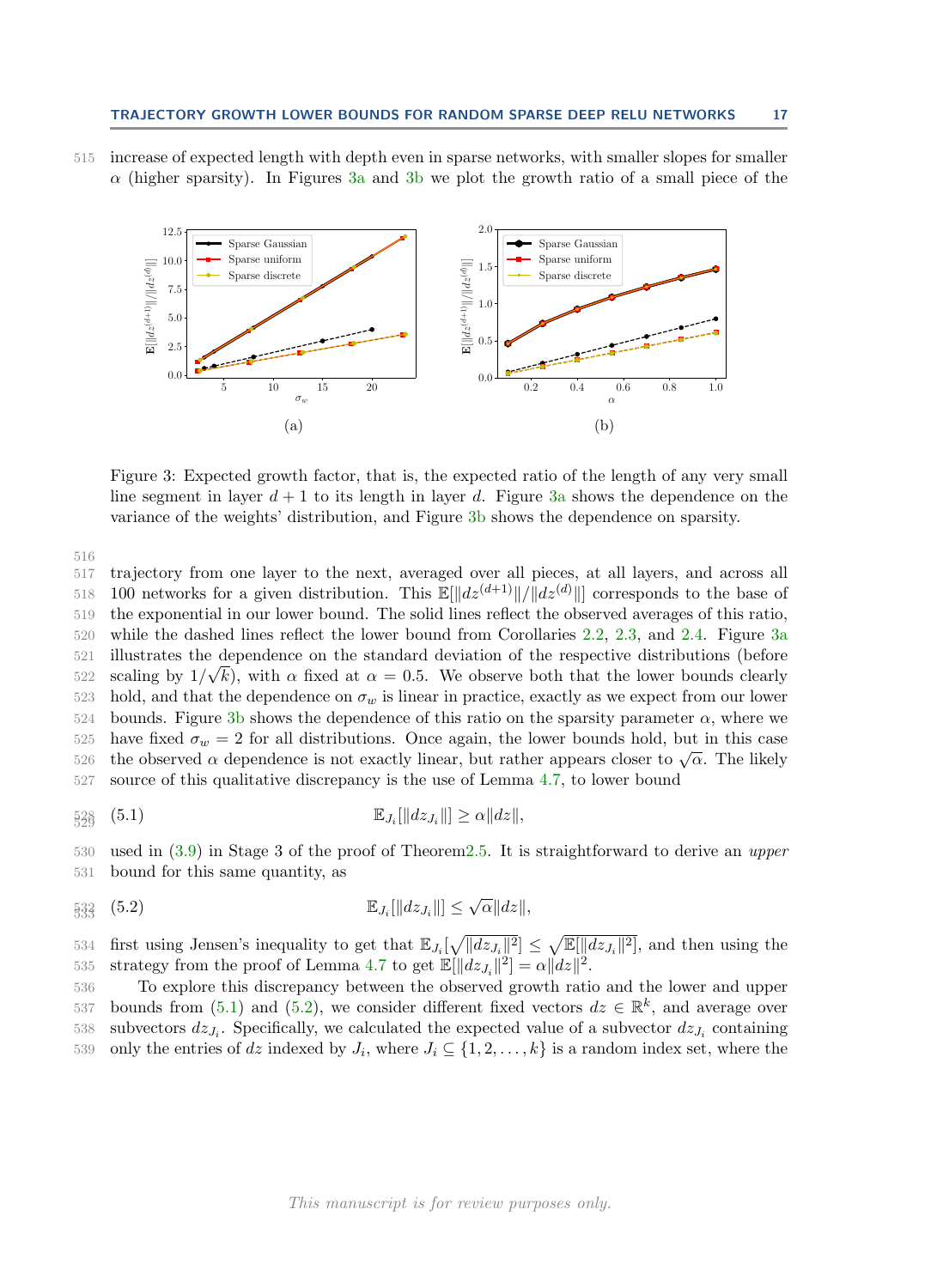540 probability of any index from 1 to k appearing in any given sample is independent and equal 541 to  $\alpha$ . Figure [4a](#page-17-0) shows the results when dz a realisation of the uniform distribution over the  $542$  unit sphere, with different dimensions  $k$ .

543 For even moderately large k, and vectors dz where most entries are roughly this same 544 magnitude, this upper bound is very tight, such that the expected norm of the subvector

generally behaves like  $\sqrt{\alpha}||dz||$ , not  $\alpha||dz||$ . However, it is also possible to construct an example

<span id="page-17-0"></span>

Figure 4: The dependence on  $\alpha$  and  $k$  of expected value of a subvector  $dz_{J_i}$ . In Figure [4a,](#page-17-0)  $dz$ is a realisation of the uniform distribution over the unit sphere. In Figure  $4b, dz$  $4b, dz$  has the first entry equal to 1, and the rest zeros.

545

 $546$  where the lower bound is tight, by letting dz have only a single non-zero entry, which case  $547$   $\mathbb{E}[\|\boldsymbol{u}_J\|] = \alpha \|\boldsymbol{u}\|$  (see Figure [4b\)](#page-17-0). While the former case, with entries of dz mostly of the 548 same order, is typical, especially past the first few layers of the network, the bound cannot be same order, is typical, especially past the first few layers of the network, the bound cannot be 549 improved without further assumptions on  $||dz||$ .<br>550 One striking observation in Figures 3a and

One striking observation in Figures [3a](#page-16-0) and [3b](#page-16-0) is that for a given  $\sigma_w$ , the observed  $\mathbb{E}[\Vert dz^{(d+1)} \Vert / \Vert dz^{(d)} \Vert]$  matches perfectly across all three distributions, for different values of  $\sigma_w$  and different  $\alpha$ . This remains true when we repeat the experiments with different data- points, and with points chosen uniformly at random in a high-dimensional space, both when the trajectory considered is a straight line and when it is not (e.g. arcs in two or more di- mensions), and the resulting figures are visually indistinguishable from Figures [3a](#page-16-0) and [3b.](#page-16-0) Another implication of these experiments is that they give some guidance for how to trade off weight scale against sparsity depending on the desired network properties. For example, Figure 3b considers the initialisation scheme with  $\sigma_w = 2/\sqrt{k}$ . We see that the empirically observed growth factor from one layer to the next is approximately 1.5 when the matrices are 560 dense ( $\alpha = 1$ ), while the growth factor is 1 with  $\alpha \approx 0.5$ , and less than one as  $\alpha$  decreases 561 further.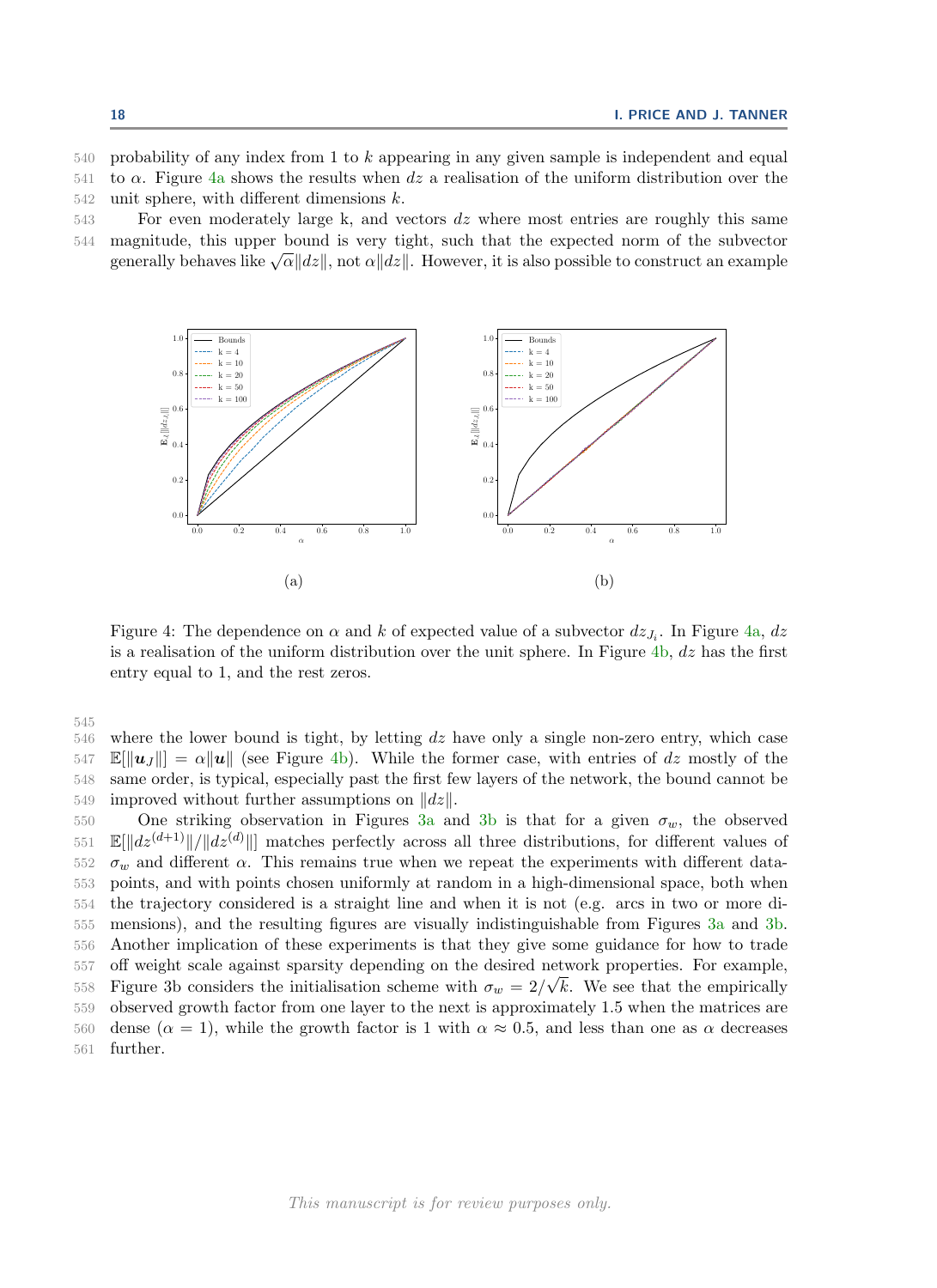### TRAJECTORY GROWTH LOWER BOUNDS FOR RANDOM SPARSE DEEP RELU NETWORKS 19

 6. Conclusion. Our proof strategy and results generalise and extend previous work by [\[23\]](#page-19-4) to develop theoretical guarantees lower bounding expected trajectory growth through deep neural networks for a broader class of network weight distributions and the setting of sparse networks. We illustrate this approach with Gaussian, uniform, and discrete valued random weight matrices with any sparsity level.

**Acknowledgments.** We would like to thank Maithra Raghu for her kind response to early enquiries about her paper [\[23\]](#page-19-4) which inspired this work.

# REFERENCES

- <span id="page-18-11"></span> [1] A. Aghasi, A. Abdi, N. Nguyen, and J. Romberg, Net-trim: Convex pruning of deep neural networks with performance guarantee, in Advances in Neural Information Processing Systems, 2017, pp. 3177– 3186.
- <span id="page-18-10"></span>573 [2] S. AHMAD AND L. SCHEINKMAN, How can we be so dense? the benefits of using highly sparse represen-tations, arXiv preprint arXiv:1903.11257, (2019).
- <span id="page-18-12"></span>575 [3] H. BÖLCSKEI, P. GROHS, G. KUTYNIOK, AND P. PETERSEN, Optimal approximation with sparsely con-nected deep neural networks, SIAM Journal on Mathematics of Data Science, 1 (2019), pp. 8–45.
- <span id="page-18-0"></span> [4] G. Cybenko, Approximation by superpositions of a sigmoidal function, Mathematics of Control, Signals, and Systems (MCSS), 5 (1992), pp. 455–455.
- <span id="page-18-4"></span> [5] A. Fawzi, S.-M. Moosavi-Dezfooli, P. Frossard, and S. Soatto, Empirical study of the topology and geometry of deep networks, in Proceedings of the IEEE Conference on Computer Vision and Pattern Recognition, 2018, pp. 3762–3770.
- <span id="page-18-17"></span> [6] D. Ferger, Optimal constants in the marcinkiewicz–zygmund inequalities, Statistics & Probability Let-ters, 84 (2014), pp. 96–101.
- <span id="page-18-8"></span> [7] J. Frankle and M. Carbin, The lottery ticket hypothesis: Finding sparse, trainable neural networks, in International Conference on Learning Representations, 2019, [https://openreview.net/forum?id=](https://openreview.net/forum?id=rJl-b3RcF7) [rJl-b3RcF7.](https://openreview.net/forum?id=rJl-b3RcF7)
- <span id="page-18-5"></span> [8] R. Giryes, G. Sapiro, and A. M. Bronstein, Deep neural networks with random gaussian weights: A universal classification strategy?, IEEE Transactions on Signal Processing, 64 (2016), pp. 3444–3457.
- <span id="page-18-13"></span> [9] X. Glorot and Y. Bengio, Understanding the difficulty of training deep feedforward neural networks, in Proceedings of the thirteenth international conference on artificial intelligence and statistics, 2010, pp. 249–256.
- <span id="page-18-2"></span>592 [10] W. H. GUSS AND R. SALAKHUTDINOV, On characterizing the capacity of neural networks using algebraic topology, arXiv preprint arXiv:1802.04443, (2018).
- <span id="page-18-9"></span> [11] S. Han, J. Pool, J. Tran, and W. Dally, Learning both weights and connections for efficient neural network, in Advances in neural information processing systems, 2015, pp. 1135–1143.
- <span id="page-18-3"></span> [12] B. Hanin and D. Rolnick, Complexity of linear regions in deep networks, in International Conference on Machine Learning, 2019, pp. 2596–2604.
- <span id="page-18-6"></span>598 [13] K. HE, Y. WANG, AND J. HOPCROFT, A powerful generative model using random weights for the deep image representation, in Advances in Neural Information Processing Systems, 2016, pp. 631–639.
- <span id="page-18-1"></span> [14] K. Hornik, M. Stinchcombe, and H. White, Multilayer feedforward networks are universal approxi-mators, Neural networks, 2 (1989), pp. 359–366.
- <span id="page-18-7"></span> [15] W. Huang, P. Hand, R. Heckel, and V. Voroninski, A provably convergent scheme for compressive sensing under random generative priors, arXiv preprint arXiv:1812.04176, (2018).
- <span id="page-18-15"></span> [16] I. Hubara, M. Courbariaux, D. Soudry, R. El-Yaniv, and Y. Bengio, Binarized neural networks, in Advances in neural information processing systems, 2016, pp. 4107–4115.
- <span id="page-18-16"></span> [17] I. Hubara, M. Courbariaux, D. Soudry, R. El-Yaniv, and Y. Bengio, Quantized neural networks: Training neural networks with low precision weights and activations, The Journal of Machine Learning Research, 18 (2017), pp. 6869–6898.
- <span id="page-18-14"></span> [18] H. Li, S. De, Z. Xu, C. Studer, H. Samet, and T. Goldstein, Training quantized nets: A deeper understanding, in Advances in Neural Information Processing Systems, 2017, pp. 5811–5821.